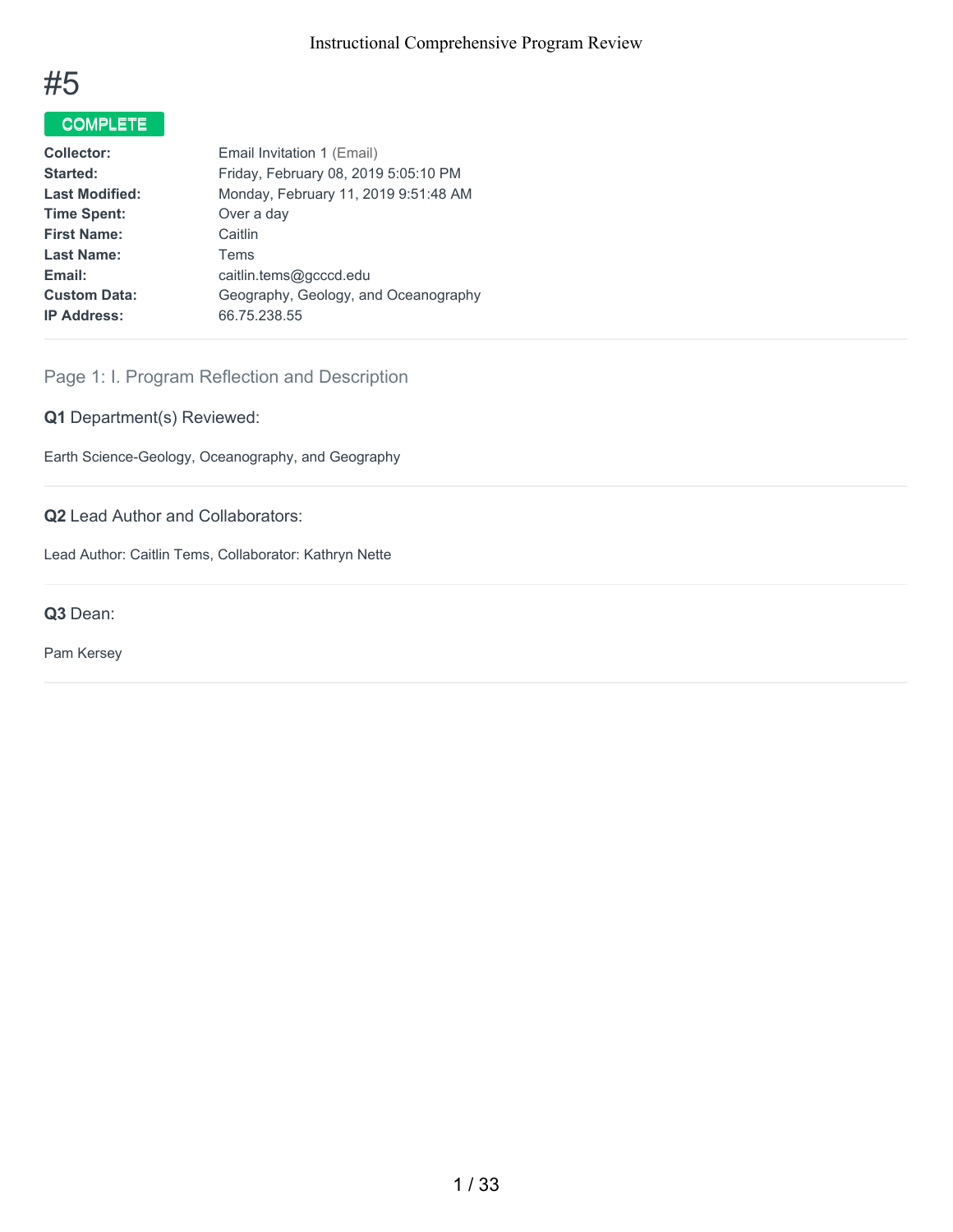**Q4** Provide a list of the recommendations from your last program review and explain how you have addressed them. Previous years' program reviews can be found here, on the IPRPC Intranet site.

The goals and recommendations of the Earth Science program from last year's annual program update included (1) stabilize the Earth Science disciplines (2) update curriculum and degree development (3) rebuild the reputation of the disciplines (4) develop high quality, authentic research driven programs.

The first step in stabilizing the Earth Science disciplines was hiring a full-time faculty member to lead the Earth Science Program, which was accomplished in Fall 2016. The budget and resources of the Earth Science discipline were greatly diminished without a full-time faculty member leading the discipline, and the faculty member hired is encouraging the reinstatement of discipline funds. The Program Review Committee also supports the reinstatement of funds, which they commented upon in their evaluation of last year's Annual Program Update. To promote further stabilization of the program, Earth Science faculty meetings are being held throughout each semester to develop a cohesive and inclusive discipline that promotes collaborative improvements to the program.

The Earth Science curriculum had not been updated for ten years prior to hiring the new, full-time faculty member. The faculty member has developed the curriculum for all Oceanography (OCEA 112, 113) and Geology courses (GEOG 104, 110, 111, 122) and updated the course outlines and student learning outcomes (SLOs) for all Oceanography and Geology courses, in addition to SLO updates to most Geography courses (GEOL 120, 121, 122). The updated SLOs will now allow for the assessment of all SLOs each semester in a standardized, efficient manner which will lead to valuable data and promote improvements in course design and student success. The curriculum for the Geography regional field studies course has also been updated and cross-listed as a Geology course (GEOG/GEOL 122). The field course will run for the first time in 10 years this upcoming Spring 2019. With the curriculum of courses updated, it leads the way for future degree development in all disciplines.

The first step in rebuilding the reputation of these courses has been to update curriculum and develop classes that engage students, bring data and current research into the classroom, while also providing a strong background in the foundations of Earth Science. To promote the disciplines and enrollment in courses at the community level, the full-time Earth Science faculty member has been participating in New Student Success Day Events and the Got Plans College Fair, developed and runs a Gear Up for Earth Science Workshop at the beginning of the semester in collaboration with the long-standing geography adjunct faculty member, and developed and distributes flyers about the program and important geoscience community events such as the Great California ShakeOut. The fulltime faculty member has worked with Grossmont College faculty members to make updates to district-wide curriculum and has participated in field trips organized by Grossmont College to promote unity of the Earth Science Programs within the district. The Geography adjunct faculty have participated in meetings with San Diego State University (SDSU) to brainstorm ideas about how to increase enrollment in geography in community colleges to promote transfer into the SDSU undergraduate program. Current plans are materializing to continue to build strong relationships with other local universities in the Geology and Oceanography disciplines.

The development of high quality research driven programs is also well underway in the Earth Science disciplines. Current areas of research are introduced to all courses, and analysis of data is incorporated into class activities and lab exercises. All courses also include a field component to promote students applying what they learn in the classroom into the field environment and to encourage active learning. The full-time faculty member has also developed a collaboration with an early career professor at the Virginia Institute of Marine Science (VIMS) to promote science communication, expose students to current oceanographic research, and encourage students to pursue scientific studies.

**Q5** Provide a list of tenured/tenure track faculty and support staff in the program as of fall 2016.

Caitlin Tems, Ph.D., Tenure Track Faculty (Year 3) Donna Olson, Laboratory Technician (shared between Earth Science, Physics, Astronomy and Engineering)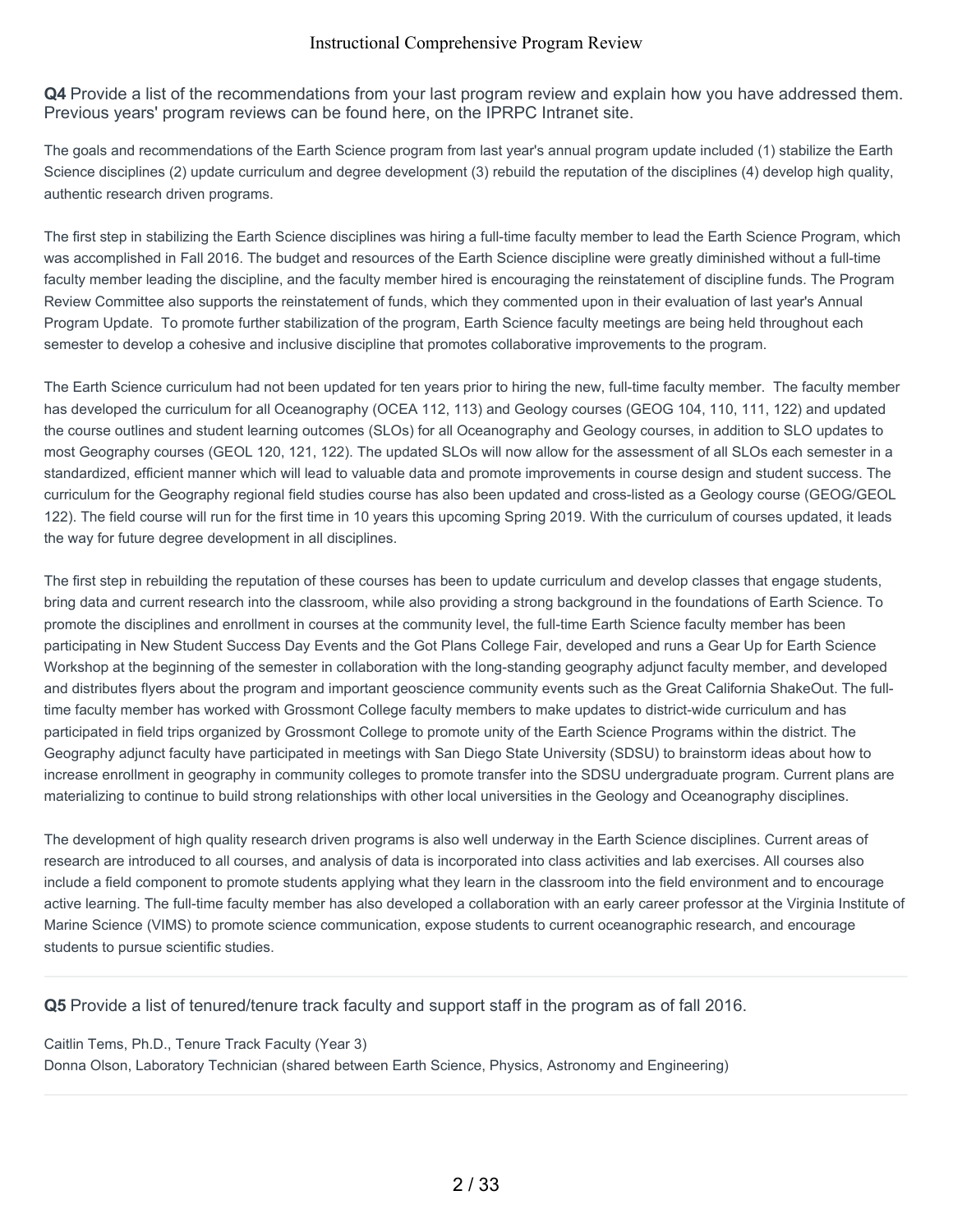## **Q6** Provide your program's mission statement.

The Earth Science Program does not currently have a mission statement on file, and thus a new mission statement has been created and will be submitted for approval.

Please see the new mission statement below:

To train both aspiring scientists and non-scientists to understand and appreciate the world around them, think like scientists, have a strong foundation in Earth Science and current issues facing the planet, and be active members of their communities.

**Q7** Describe how your program supports the mission and goals of the College.

The Earth Science Program, like the mission of the College, serves a diverse community of students who benefit from a wide range of educational opportunities in the Geology, Geography and Oceanography disciplines. The program and faculty members provide support for students who would like to transfer to a four-year institution to continue their education in Earth Science disciplines, and a primary objective of the program is to develop degree programs to further support the needs of the students in the program. The curriculum of each class is developed to promote economic, civic and cultural development of the students by introducing students to jobs/careers in Earth Science fields, incorporating the intersection of Earth's system and human impact and culture, and encouraging active participation in civic responsibilities. The program is working on developing published guided student pathways, and students are currently supported by the full-time faculty member who mentors and provides guidance to Earth Science majors. Students are provided with feedback and encouragement, while courses in each discipline and program events promote student engagement and active learning. Curriculum updates, the addition of new courses and SLOs, and regular discipline faculty meetings are improving and promoting the organizational health of the program. Classes within the program support the acceleration of basic math and English skills by incorporating writing assignments and quantitative math problems in each course pertaining to the Earth's system both of which reinforce those necessary skills. Students are also supported through individual meetings with the full-time faculty member to promote academic success in Earth Science courses.

**Q8** Provide the description of your program as it appears in the current college catalog, available here.

There is not currently a program description provided in the course catalog. As part of this comprehensive program review, a program description was developed.

Please see a new program description below:

Earth Science an interdisciplinary science that focus on understanding the processes and interactions of Earth's system. Disciplines within Earth Science include Geology, Oceanography and Geography. Geology is the study of Earth's origin, structure, history and processes. Oceanography is study of the oceans from a geological, chemical, physical and biological prospective. Geography is the study of the Earth and the interconnectedness of all natural and cultural phenomena. Students interested in obtaining an Associate's Degree or transfer degree should major in University Studies: Science and Mathematics (area D). Careers in Earth Science include scientific research, teaching, natural resource management, environmental consulting, energy industry, mining, meteorology, cartography, urban planning, and environmental agencies.

Page 2: II. Program Degrees and Certificates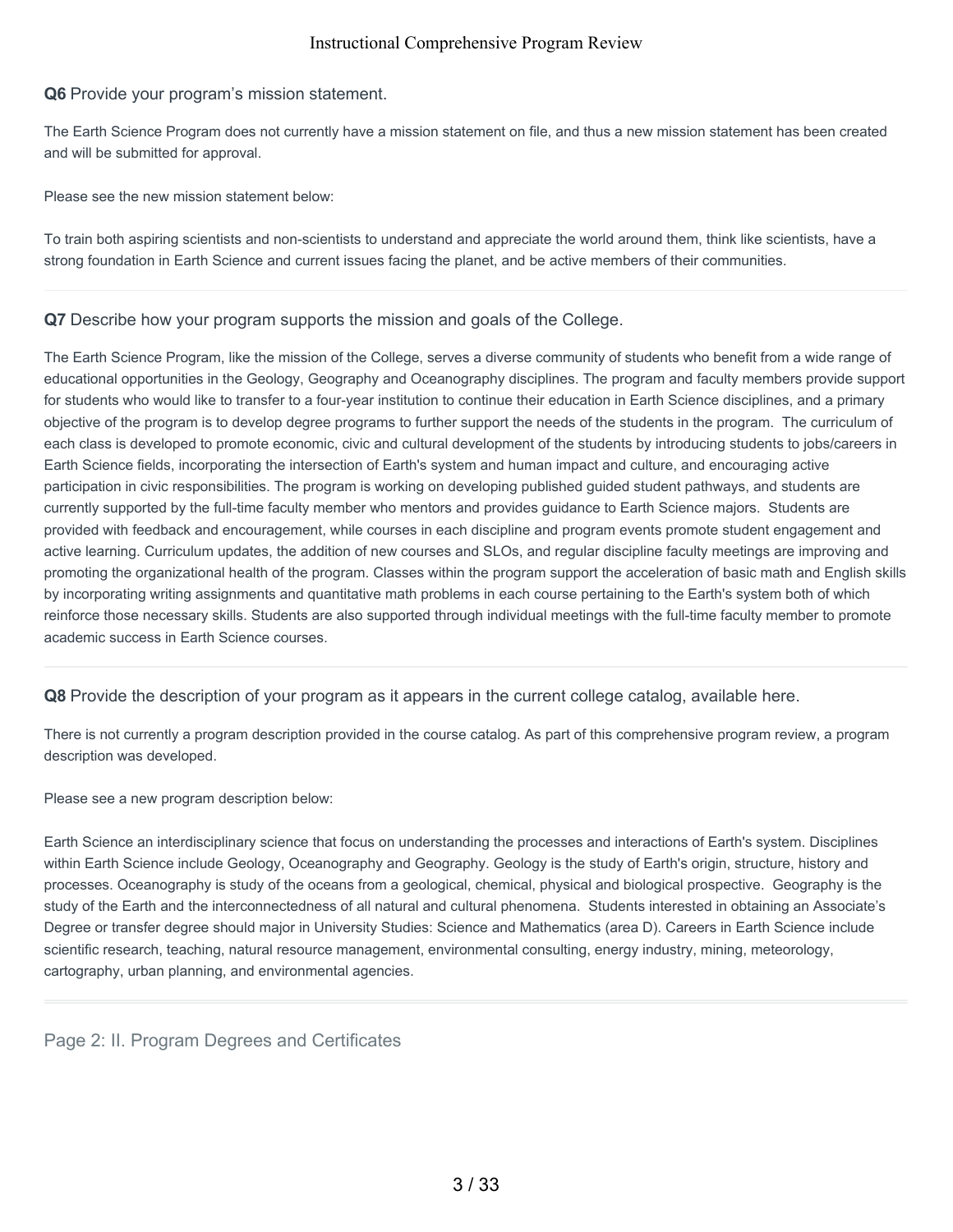## **Q9** Degree/Certificate #1

Currently no direct degrees or certificates are offered for the Earth Science Program due to the lapse in a full-time faculty member for the better part of a decade. The newly hired full-time faculty member has developed and updated the curriculum of the courses and program to pave the way for the development of certificate and degree programs in each discipline within the Earth Science Program. Goals of the program include the development of Geography, Geology, and Oceanography degrees in the future. Additionally, to fortify the program and promote student success this program review recommends offering an Earth Science Certificate. The Earth Science Certificate will provide substantiation of the students' knowledge, laboratory and field skills which will improve their ability to find an entry level job in an Earth Science field. In the past one year period (semester Spring 2018 and Fall 2018), more than fifteen students have self-identified as Earth Science majors within the fields of Geology, Oceanography, or Geography. One of these students transferred to Scripps Institute of Oceanography at University of California San Diego for the Fall 2018 semester to pursue his Bachelor's degree in Atmospheric and Ocean Science, and additional students anticipate transferring to local universities for Fall 2019. Students must currently follow the degree path for University Studies: Science and Mathematics (area D).

Earth Science students pursing degrees in Geology, Oceanography, or Geology can pursue the degree path of University Studies: Science and Mathematics (area D). Degrees in each discipline are needed to ensure transfer into programs at four year universities and ensure adequate preparation for upper level university courses in each respective discipline. These degrees will be articulated with UC and CSU four year institutions. While the development of these degree programs is underway, it would better serve the needs of the students to offer an Earth Science Certificate to reinforce their specialization, which would promote the student's accomplishments within the Earth sciences and the ability to find work within her/his chosen career.

University Studies: Science and Mathematics (area D) requires students to complete 18 units of study in science and mathematics (6 units in science, 6 units in mathematics, and 6 units in either science or mathematics). Currently all Earth Science courses are offered at least once a year. This will need to be maintained, with additional sections to promote growth in the Earth Sciences to meet the needs of the students and ensure that they can take the courses they need to graduate within two years. Introduction to Oceanography (OCEA 112) and Oceanography Laboratory (OCEA 113) are offered in both spring and fall semesters. Typically, OCEA 112 runs three sections each semester, however, one section has been cut for the 2018-2019 academic semesters despite Census data from the previous year showing growth of the program and supporting the need for three sections for Spring 2019. The two sections of OCEA 112 offered are offered on a Monday/Wednesday schedule, which automatically eliminates students who are only able to take classes on campus on Tuesday/Thursday from taking the course. The cancellation of the Tuesday/Thursday class in Fall 2018 forced many students to enroll in Oceanography courses offered at different institutions (such as Grossmont College), despite their expressed desire to take the course will the full-time Cuyamaca College faculty member. Physical Geography (GEOG 120) and Physical Geography Lab (GEOG 121) are offered on a semester basis, however, multiple sections of the courses have been eliminated and need to be reinstated to promote growth in this area. Geology courses are offered on an alternating basis, Earth Science (GEOL 104) is offered in the fall, while Planet Earth (GEOL 110), Planet Earth Lab (GEOL 111), and Regional Field Studies in Desert Environments (GEOG/GEOL 122) are offered in the spring semester. To meet the needs of the students and promote growth of the program, it is essential that each course be offered once a year at a minimum. To enable growth within the program and Earth Science classes, there must be reasonable accommodations for the fill rate of growth sections.

| Q10 Degree/Certificate #2 | <b>Respondent skipped this question</b> |
|---------------------------|-----------------------------------------|
| Q11 Degree/Certificate #3 | <b>Respondent skipped this question</b> |
| Q12 Degree/Certificate #4 | <b>Respondent skipped this question</b> |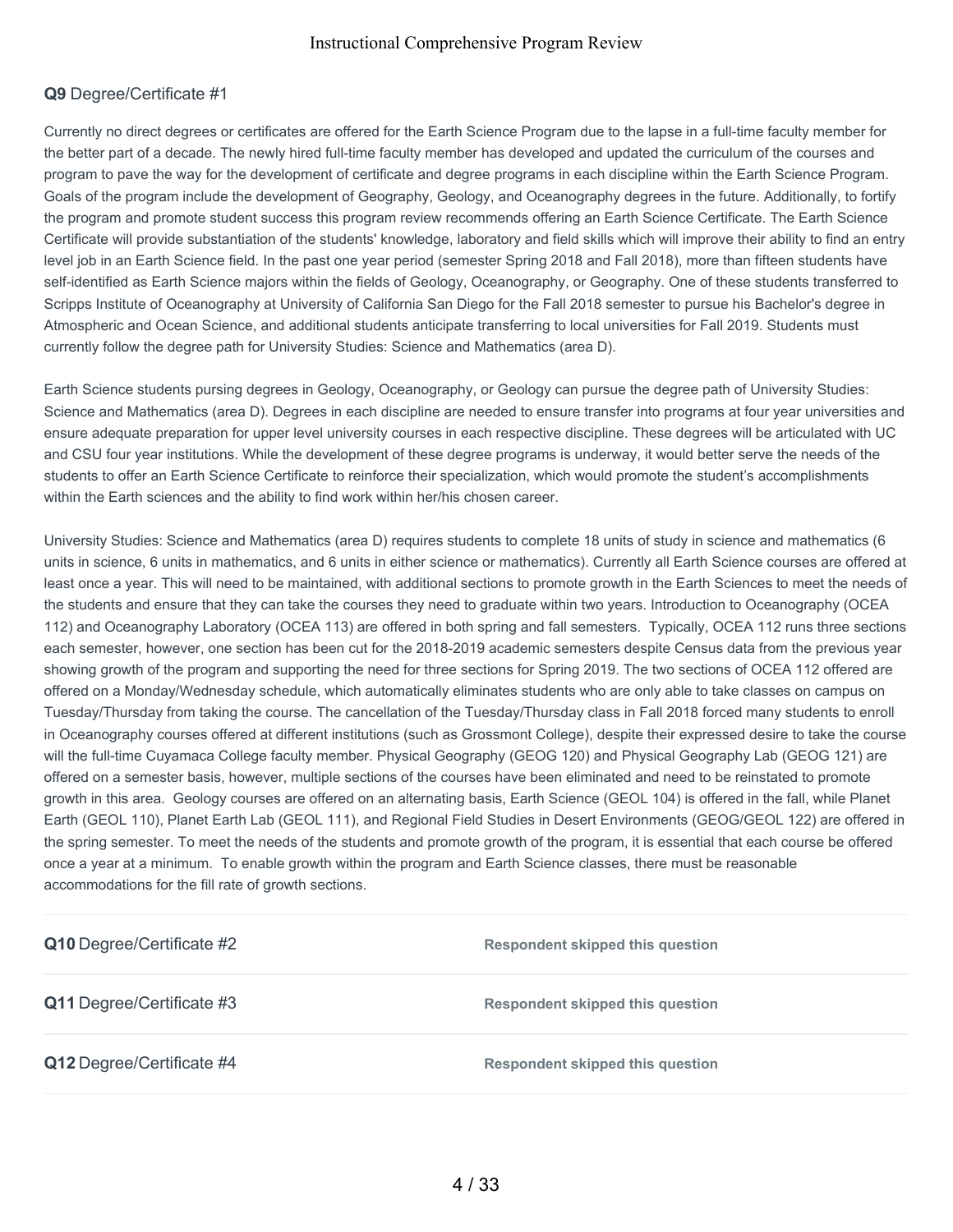**Q13** Please upload the awards data tables for your program. You can print that worksheet from the program review data report to PDF or copy and paste into a Word document the awards data table rows for your program from the college-wide program review data report, accessible here. **Respondent skipped this question**

Page 3: III. Curriculum Review, Development and Assessment

**Q14** Access the Five Year Curriculum Review Cycle. Have all of your active course outlines been reviewed within the last five years? **No**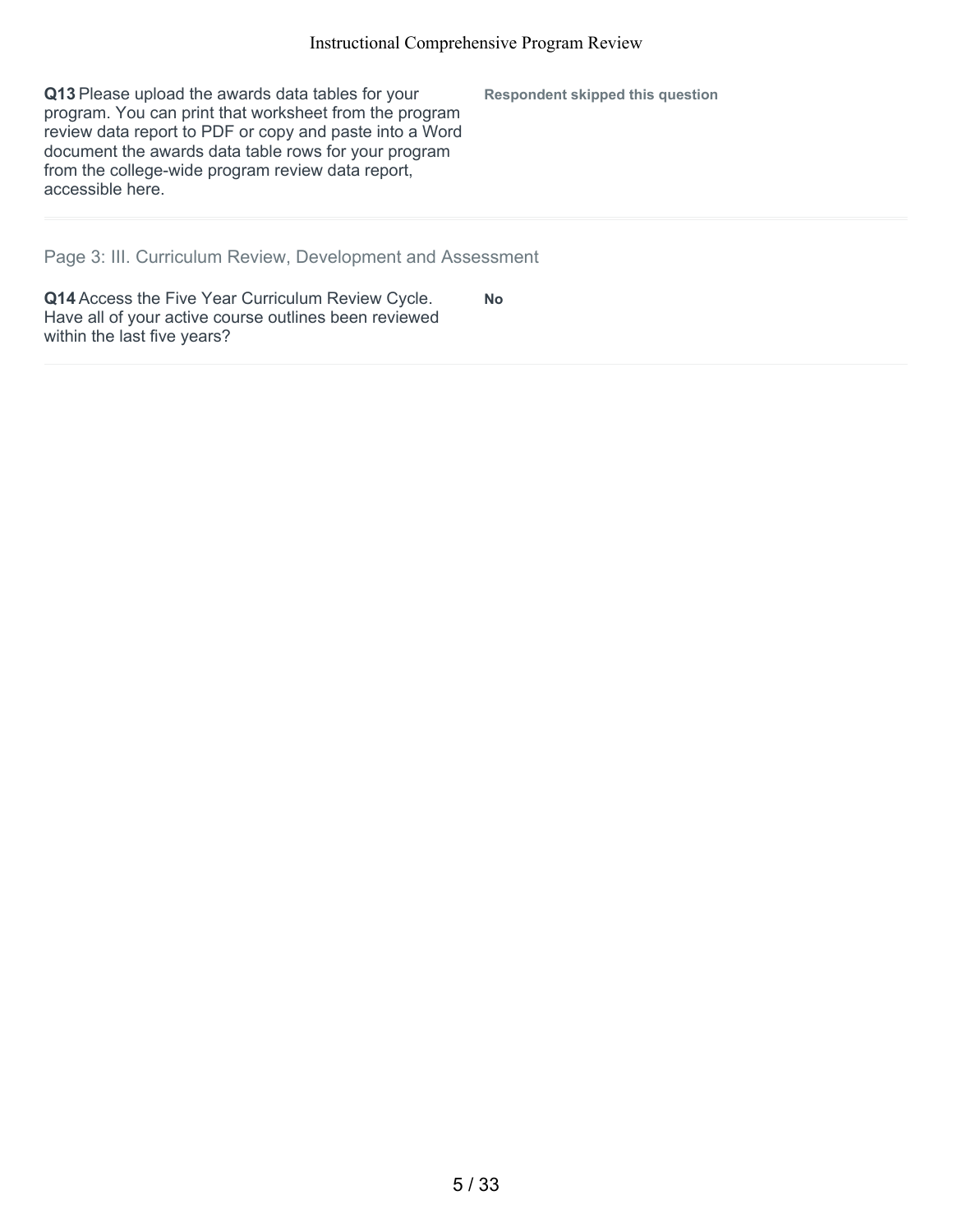**Q15** Write a paragraph about any changes planned for the curriculum, both areas of revision and areas of development and growth.

The curriculum of all courses with the exception of two geography courses, World Regional Geography (GEOG 106) and Human Geography: The Cultural Landscape (GEOG 130), have been reviewed and updated according to the Five-Year Curriculum Review Cycle. The curriculum has been updated for every course offered in the Oceanography and Geology disciplines and for three of the five courses offered in Geography following the appointment of a full-time Earth Science faculty member in Fall 2016.

In Spring 2018, the curriculum for GEOG 122 Regional Field Studies was completely redeveloped and updated, with the course title updated and cross-listed as a Geology course (GEOG 122). This course will now focus on desert environments, and the addition of two more regional field studies courses centering around mountain and coastal environments are in the process of being developed. The regional field studies courses have not been offered at Cuyamaca College for more than a decade, and the revival of the course and development of additional field courses will support further development and growth of the Earth Science Program.

The curriculum for Oceanography and Geology classes has been revamped with the addition of a new full-time faculty member and the student learning outcomes have been rewritten and updated. The updated student learning outcomes reflect the curriculum updates and were developed to ensure the assessment of all student learning outcomes each semester. These changes will enable faculty members to collect useful data to assist in improving student learning in the courses. The course outlines of record for Introduction to Oceanography (OCEA 112) and Oceanography Lab (OCEA 113) were submitted and approved by the Curriculum Committee in Fall 2018. The curriculum and student learning outcomes have also been updated for Earth Science (GEOL 104), Planet Earth (GEOL 110), and Planet Earth Lab (GEOG 111) and will be submitted to the Curriculum Committee for approval this semester (Spring 2019).

The curriculum and student learning outcomes have been updated for three of the five Geography classes during Spring and Fall 2018. The Regional Field Studies course curriculum was completely redeveloped in Spring 2018, and the curriculum and student learning outcomes were updated for Physical Geography: Earth Systems (120) and Physical Geography: Earth Systems Lab (GEOG 121) during Fall 2018. Student learning outcomes for the Geography classes have been developed to allow for assessment of all student learning outcomes each semester, which will provide useful data in the assessment of student learning and show where improvement is necessary. Earth Science, GEOL 104, is a lecture course that also feeds into the Earth Systems Lab (GEOG 121). The process of cross-listing the Earth Systems Lab as a Geology course has begun, and the paperwork will be submitted the Curriculum Committee for approval early in Spring 2019 with the goal to have GEOG 121 cross-listed as GEOL 105 for the Fall 2019 semester. This update will allow for a more seamless transition for the students taking the Earth Systems Lab to compliment GEOL 104 and will promote enrollment in the laboratory course.

Updates to World Regional Geography and Human Geography: The Cultural Landscape were not given top priority because those courses are not offered this semester, Spring 2019. The curriculum and student learning outcomes of both courses will be updated this semester to ensure that they can be offered in future semesters. The promotion of these courses and the reinstatement of these courses will stimulate growth of the Geography discipline and the Earth Science Program at the college. Additionally, the development and implementation of a new Geographic Informational System (GIS) course into the Earth Science Program is planned. The implementation of this course will support the development of a GIS skill set to improve job placement and will also support the development of an Associate Degree in Geography. The ultimate goal is to cross-list this course with Surveying to also help meet the needs of the Surveying Program and promote enrollment.

Without the leadership of a full-time faculty member for the better part of a decade, the Earth Science Program has needed complete redevelopment. This redevelopment is well underway, and as a result students are more excited and enthusiastic about courses in the Earth Science Program.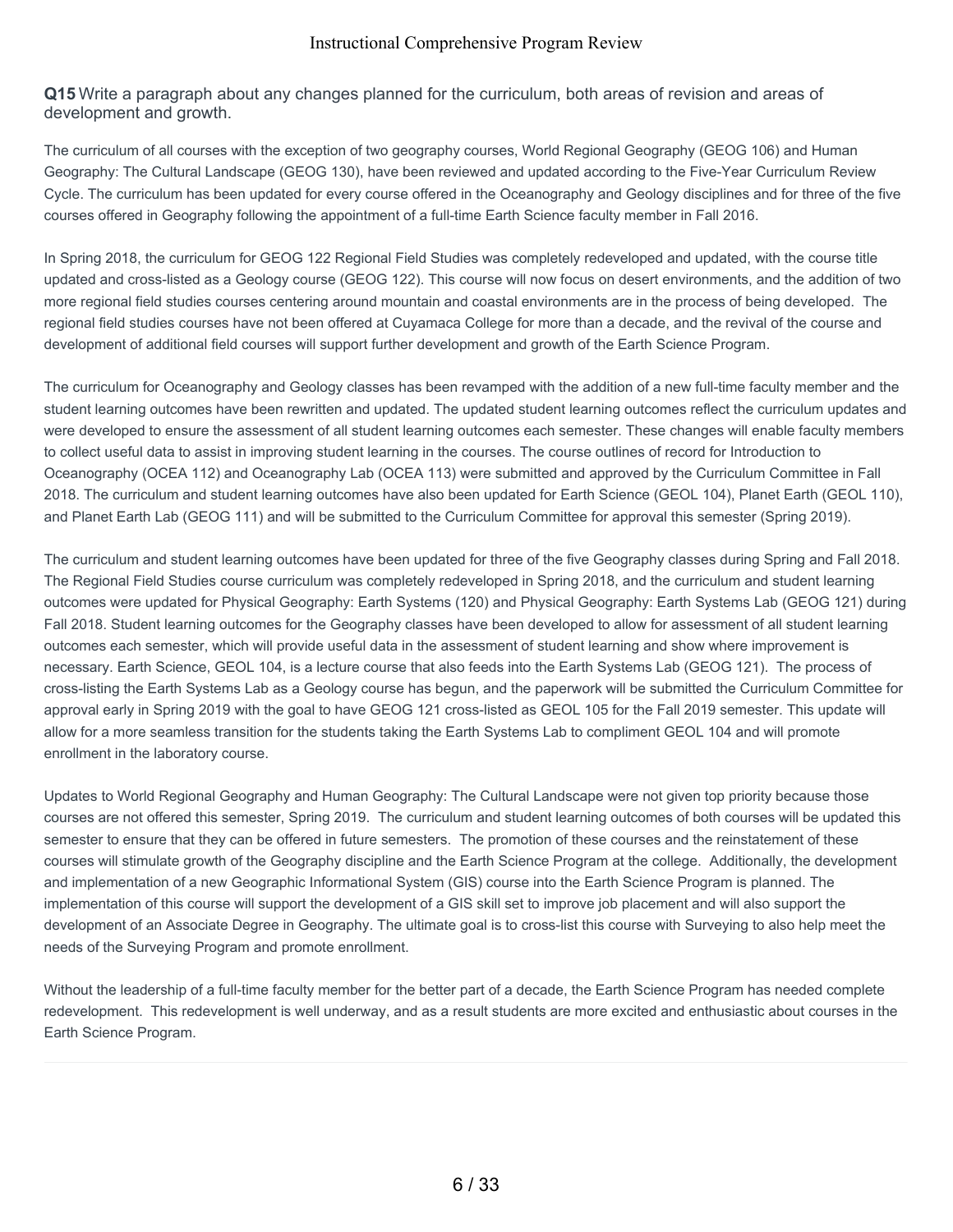**Yes**

| Q16 Do you have an assessment plan on file with       |
|-------------------------------------------------------|
| SLOAC? If you have not already done so, you can       |
| submit your program's assessment plan to SLO          |
| Coordinator, Tania Jabour, at tania.jabour@gcccd.edu. |

**Q17** Following that assessment plan, is your program's data up-to-date and complete in Nuventive/TracDat (including methods of assessment, results, dialogue/actions and follow-up)? If you are not sure, please contact Institutional Effectiveness Specialist, Erich Kevari, at erich.kevari@gcccd.edu to submit your assessment data. **Yes**

**Q18** What student learning-related successes and challenges have SLO results revealed for your department?Note: If SLO data are not offering useful feedback regarding student learning, and are not currently informing program improvements, please instead discuss the specific steps you plan to take to make learning outcomes and assessments more meaningful.

The methods of assessment and collection of student learning outcome data has been refined in the past two and half years with the hire of a full-time Earth Science faculty member, and with consistent collection of data and standardized assessment methods SLO data has been useful in revealing areas of courses that need to modified or updated. Official SLO assessment plans have been developed for each discipline that outline the SLOs that will be assessed for each course from Spring 2019 to Fall 2022. Prior to Spring 2019, an internal assessment plan was is in place for the Earth Science Program. Under the direction of and in consultation with the Earth Science lead instructor, faculty assess two to five SLOs for each course they teach each semester. The number of SLOs for each course varies between seven and seventeen, thus the SLOs assessed each semester are assessed on a rotating basis to ensure the assessment of all SLOs every four years. Prior to the addition of a full-time faculty member, SLO data was reported by some instructors, however, the turnover in the disciplines made it extremely difficult to discern any significant patterns in the data. For the purposes of this review, SLO results will be limited to the past two and a half years. Overall, SLO assessment data has shown that the curriculum updates are benefitting the students with higher SLO assessment achievement rates across Earth Science Program courses in recent years. To show areas of improvement and patterns in SLO data, more details for each discipline is provide below.

#### **Oceanography**

In Fall 2016 three SLOs (#6, 8, and 10) were assessed for Introduction to Oceanography (OCEA 112) across all three sections taught. Both SLOs #6 and #8 were successfully achieved with an average success rate of 77.2% and 72.9%, respectively. Assessment of SLO #10 indicated a lower student success rate, 57.6%, and therefore the instructor adapted the approach and delivery of material on this topic by implementing more active learning techniques such as think-pair-share, gallery walks, one-minutes papers and class activities that brought scientific data into the classroom. SLO #10 was evaluated again in Spring 2018, which showed that instructor adaptions and curriculum updates led to the achievement of this SLO with 78% of students passing the SLO assessment. Three different SLOs were assessed for OCEA 112 in Spring 2017. SLOs #2, #5, and #7 were assessed during this semester. SLO #5 was achieved with 73.3% of students passing the assessment, while SLOs #2 and 7 were slightly shy of the 70% pass rate with scores of 65.5% and 67.8%, respectively. The lack of success in these two SLOs was primarily driven by one section of the course that struggled despite being presented with identical information and adjustments implemented in the course to promote student success throughout the semester. To promote equity across the board, the instructor adapted instruction methods and incorporated additional active learning techniques and activities into the course to promote success. SLO #2 was reassessed in Fall 2017 and successfully achieved with 81.03% of students passing the SLO assessment. Likewise, SLO #7 was assessed again in Spring 2018 and students successfully achieved this SLO with 74.55% of students taking the course passing the SLO assessment. In Fall 2017, in addition to SLO #2, SLOs #4 and #12 were assessed and achieved with 86.27 and 90.91% success rates, respectively. Likewise, in Spring 2018 SLOs #1, 9, 10 were also assessed and achieved with success rates of 74%, 78%, and 78% respectively. During Fall 2018, SLOs #2 and 3 were assessed and achieved with collective success rate of 84.6% and 79.5%, respectively. This shows that the improvements to the curriculum have led to continuous achievement of SLO #2. The updated curriculum for OCEA 112 Introduction to Oceanography has resulted in improved success in achievement of SLOs and data for the past year and a half has reveal consistent accomplishment of SLOs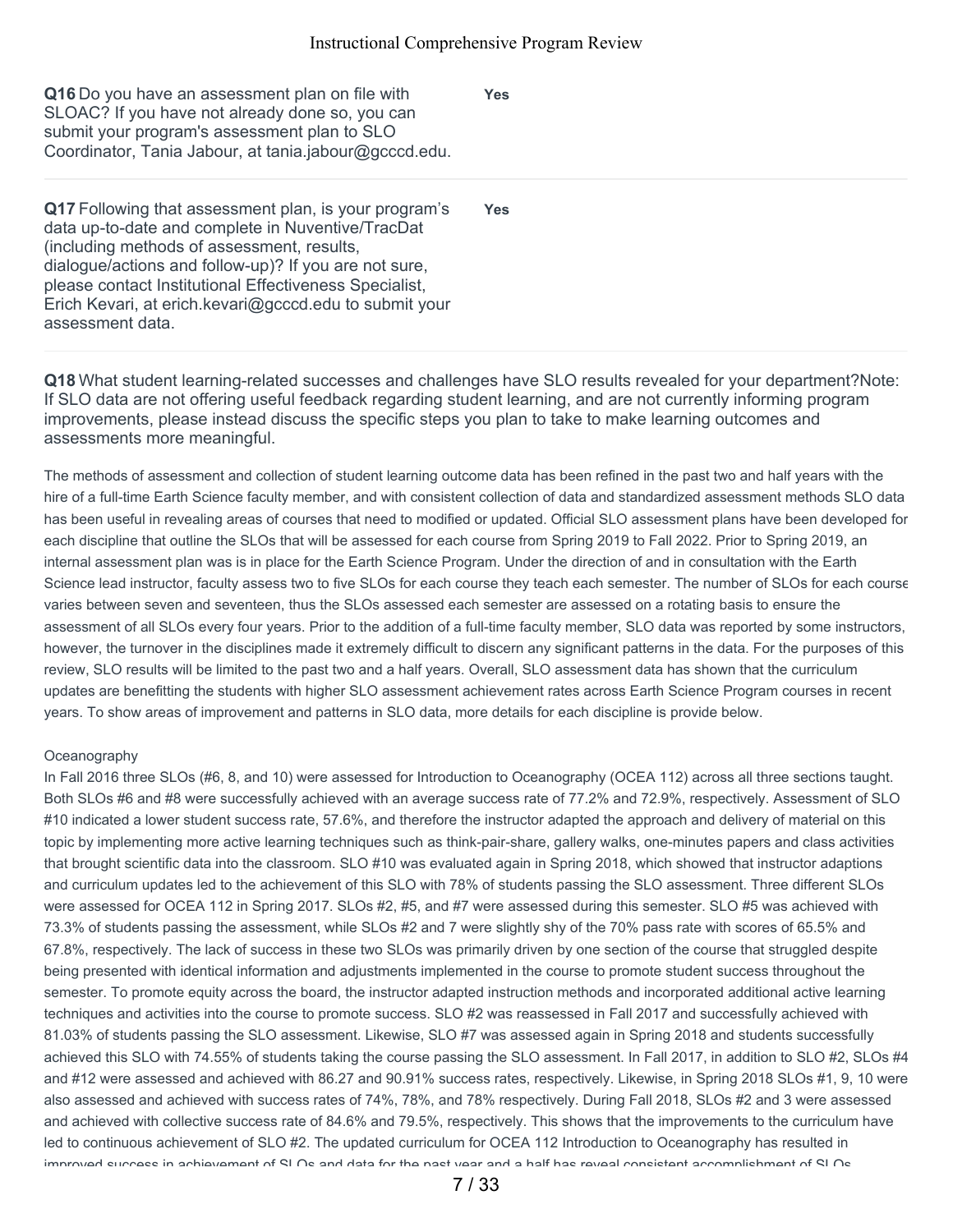improved success in achievement of SLOs and data for the past year and a half has reveal consistent accomplishment of SLOs assessed each semester.

During the 2016-17 academic year, the SLOs for Oceanography Lab (OCEA 113) that were assessed include SLOs #2, 4, 5, 8, 9, 10. Students were successful in the majority of the SLOs with success rates of 58%, 80, 91.7%, 70%, 91.9%, and 80%, respectively. Students struggled more with SLO #2 which required them to analyze and interpret a specific data set, highlighting the need for students to have more training in critical thinking which was incorporated into the OCEA 113 curriculum as a result. SLO #2 was reassessed in Spring 2018 after modifications to the course were incorporated, which resulted in 93.33% of students passing this SLO assessment. During the 2017-2018 academic year SLOs 1, 3, 6, 9, and 12 were also assessed and students achieved all SLO assessments with success rates of 100%, 91.67%, 85.71%, 100%, 76.19%, respectively. In the most recent semester, Fall 2018, SLOs #5 and 9 were assessed with 100% success rates achieved for both SLOs. The curriculum and all laboratory exercises were redeveloped or updated by the full-time faculty member in Spring 2017 and, as the SLO assessment data shows, the redevelopment of this course has led to achievement of all SLOs assessed each semester and also indicates an increase in the percentage of students achieving the OCEA 113 SLOs.

#### Geology

In the Geology discipline, the courses taught are GEOL 104 (Earth Science), GEOL 110 (Planet Earth) and GEOL 111 (Planet Earth Lab). GEOL 104 is consistently taught in the fall semester while GEOL 110 and 111 are taught in the spring semester. In Fall 2016, SLOs #4, 8, and 13 were assessed and students fell slightly short of the 70% success rate on all accords. This course was completely redesigned in Fall 2017 and refined in Fall 2018 in response to the data. During Fall 2017, SLOs #2, 13, 14 and 17 were assessed and students successfully achieved all SLOs with success rates of 100%, 76.92%, 92.3% and 83.33%, respectively. In Fall 2018, SLOs #2, 12, and 15 were assessed and successfully achieved with success rates of 100%, 86.36%, and 100%, respectively. The data indicates that the redesign of the course, which focus on inquiry-based learning and incorporates active learning pedagogies, has increased student success rates in achieving student learning outcomes.

During Spring 2017, SLOs # 5, 7, 8 were assessed for GEOL 110 Planet Earth. Students successfully accomplished SLOs #5 and 8 with 83.3% and 87.5% of students passing the SLOs. SLO #7 was not quite accomplished with 66.67% of students passing this assessment. Additional activities have been incorporated into GEOL 110 to address this issue and to help solidify the concepts surrounding this SLO. In Spring 2018, SLOs # 2, 6, 7, 10 were assessed and successfully achieved with success rates of 100%, 91.67%, 83.33%, and 100%, respectively. The successful achievement of SLO #7 in Spring 2018 is due to improvements implemented as a result of the 2017 data.

During GEOL 111 Planet Earth Laboratory in Spring 2017, SLOs #4, 5, and 8 were assessed and successfully achieved with 70%, 70%, and 90% of students passing each SLO, respectively. In Spring 2017, the course centered around a previously used published laboratory manual that fell short of the needs of the class. Therefore, GEOL 111 was completely redesigned in Spring 2018, and the fulltime faculty member wrote a new laboratory manual that focused on active and inquiry-based learning through laboratory experiments, exercises, and field trips. In Spring 2018, SLOs # 2, 3 and 7 were assessed and achieved with success rates of 77.78%, 70%, and 100%, respectively.

#### Geography

Without the leadership of a full-time Earth Science faculty member there was a significant lapse in consistent assessment of SLOs on a rotating basis and entering SLO assessment data into TracDat for courses within the Geography discipline. The full-time Earth Science faculty member has encouraged and supported efforts to assess multiple SLOs for each course offered each semester, for the data be uploaded to TracDat, and for the of redesign SLO assessments to better evaluate student learning.

During the 2016-17 academic year, World Regional Geography (GEOG 106), Physical Geography: Earth's System (GEOG 120), and Physical Geography: Earth's System Lab (GEOG 121) were offered. In GEOG 106, SLOs #4 and 9 were assessed and successfully achieved with success rates of 72% and 76%, respectively. In GEOG 120, SLOs #4, 8, 9, 10 were assessed with a success rates of 80%, 100%, 79%, and 100%, respectively. SLO #2 was assessed in GEOG 121 with 80% of students being successful. During the 2017-2018 academic year, in GEOG 120 SLOs 1, 3, 11 were assessed with average success rates of 93.33%, 68.5%, 86.49%, respectively. In Fall 2018, SLO # 1 was assessed and successfully achieved with an 83.33% success rate in GEOG 121 and SLO #10 was assessed and achieved with an 80.65% success rate in GEOG 120.

8 / 33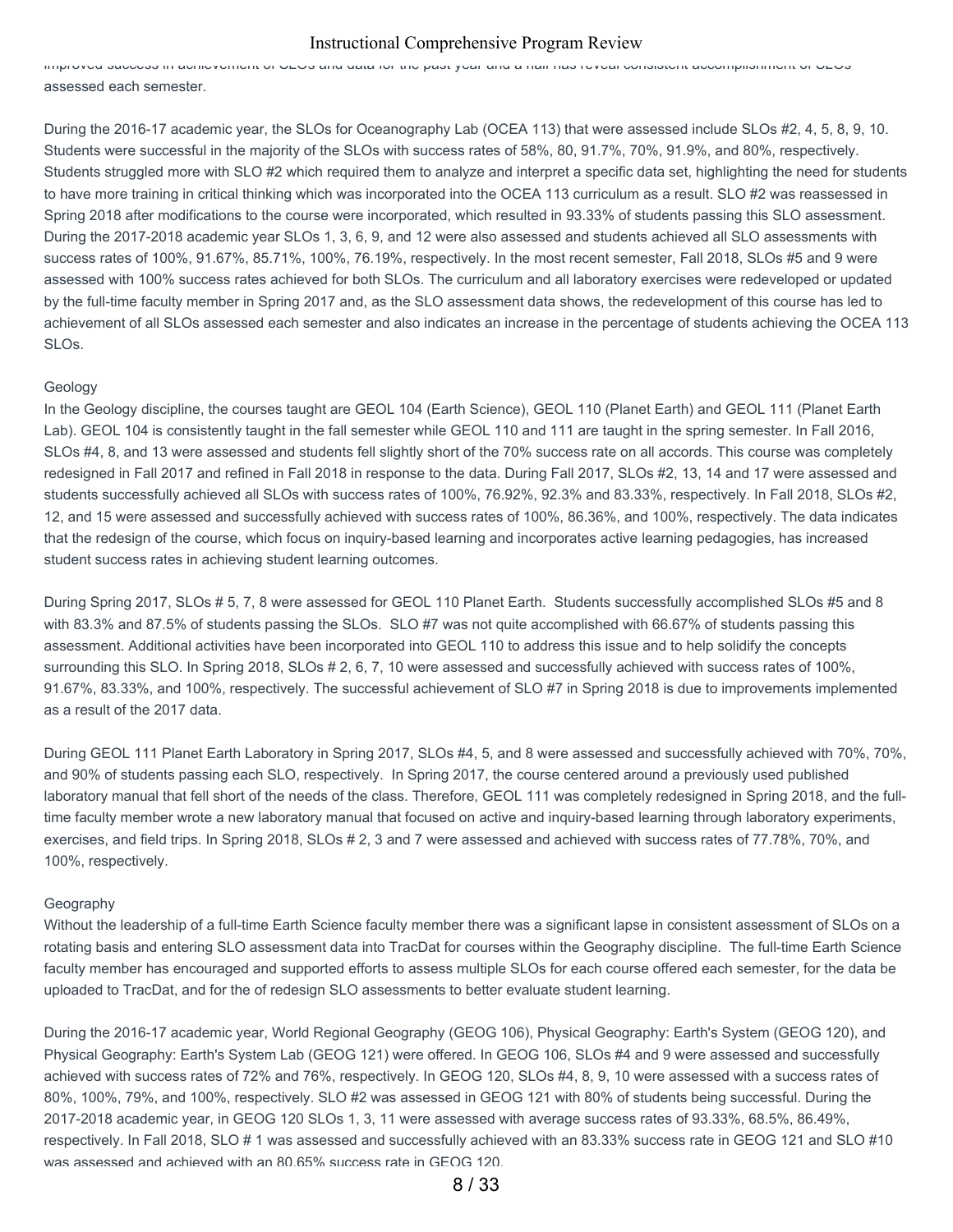was assessed and active and active in Society rate in Geographe in Geographe in Geographe in Geographe in Geog

#### Redesign of Student Learning Outcomes

Students are consistently achieving the SLOs of each Earth Science course, and when students struggle to achieve the SLOs, faculty use this feedback to improve the courses in these areas. When SLOs have not been achieved, they are reassessed the following semester to ensure that the changes to the course have had a positive impact on student learning. Changes in instruction in response to the data include complete redesigned of courses and the incorporation of more active learning techniques including think-pair-share, gallery walks, one-minute papers, the muddiest point principle, and class activities that encourage students to think critically about scientific data.

The faculty have been working within the constraints of previous SLOs developed by past instructors, which appear to be course objectives instead of student learning outcomes. The full-time Earth Science faculty member has been committed to updating the program's curriculum and SLOs for the courses within the three disciplines. The new SLOs have been written with a more holistic approach to learning and now focus on over-arching themes and skills the students learn in each course. Lecture courses now have six SLOs, labs have three SLOs, and field courses have seven SLOs to be assessed. The updates to the SLOs align with the goals of the College and greater community college community. All updated SLOs will be able to be assessed in any given semester a course is offered, which will provide useful data to help monitor and provide an accurate representation of student learning, discern significant trends over time in student learning, and show where improvement is needed in the courses. SLOS for GEOG 122 and GEOL 122 were approved by the Curriculum Committee in Spring 2018. SLOs for OCEA 112, OCEA 113, GEOG 120, and GEOG 121 were sent to the Curriculum Committee in Fall 2018. SLOs have been rewritten for GEOL 104, GEOL 110, and GEOL 111 and will be sent to the Curriculum Committee Spring 2019.

**Q19** Do you have a PLO assessment plan on file with SLOAC? If you have not already done so, you can submit your program's assessment plan to SLO Coordinator, Tania Jabour, at tania.jabour@gcccd.edu. **Yes**

**Q20** Please provide an analysis of your program learning outcomes (PLO) findings and what changes, if any were made as a result.

The Earth Science Program does not currently have program learning outcomes (PLO). New goals of the Earth Science Program include developing an Oceanography Transfer Degree and Geography Transfer Degree. Once the degrees are in place, PLOs will be developed for each degree pathway.

| Q21 Is this a CTE Program?                                                                                                                                      | <b>No</b>                        |
|-----------------------------------------------------------------------------------------------------------------------------------------------------------------|----------------------------------|
| Page 4: CTE Programs Only                                                                                                                                       |                                  |
| Q22 If a CTE program, provide a list of the committee<br>members of your Advisory Committee, the chair's name,<br>and the meeting schedule (e.g., twice yearly) | Respondent skipped this question |
| Q23 Summarize the recommendations from the<br>Committee.                                                                                                        | Respondent skipped this question |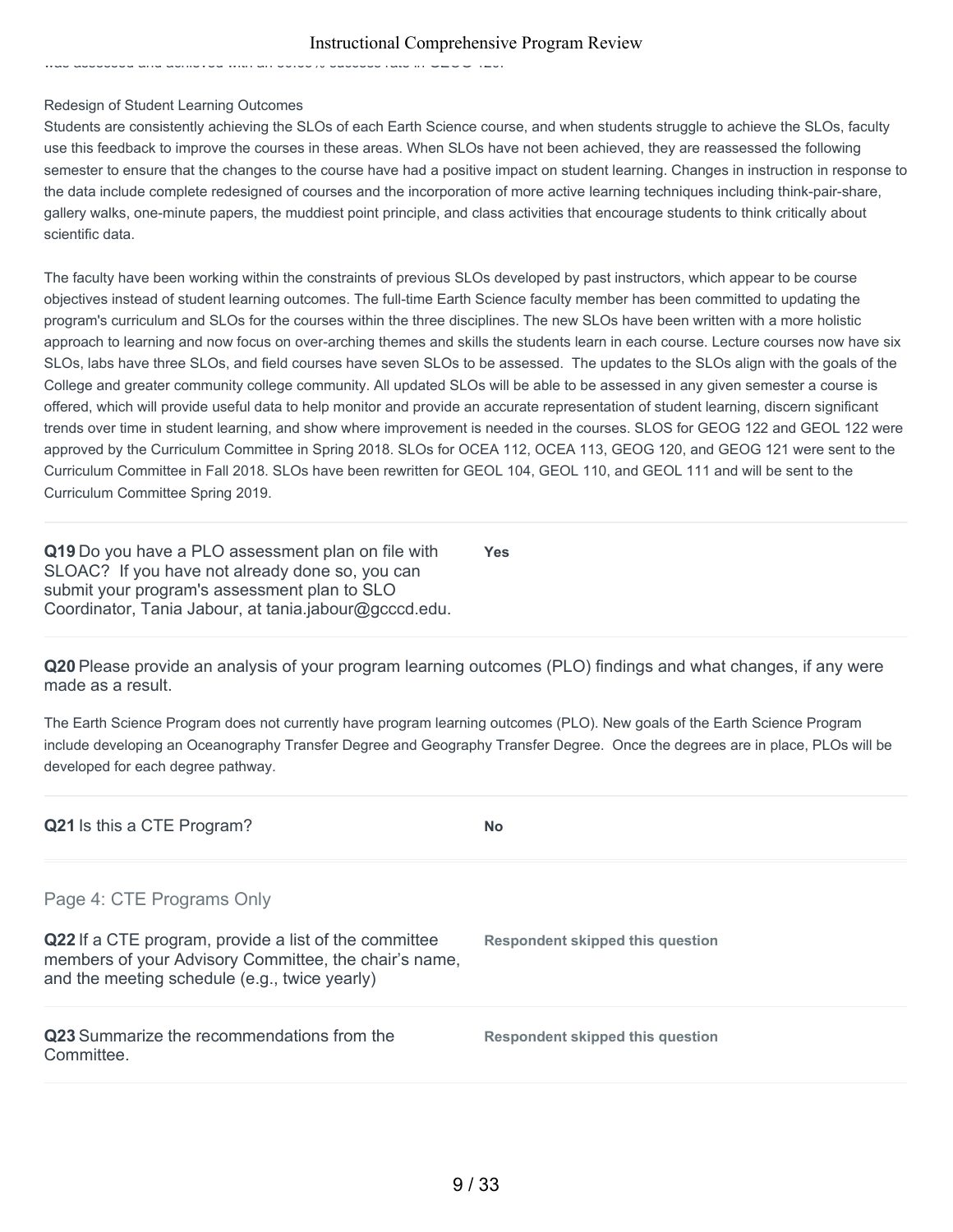| Q24 Describe changes that have been made to the<br>program as a result of the committee's<br>recommendations                                                                                                                                                                     | Respondent skipped this question |
|----------------------------------------------------------------------------------------------------------------------------------------------------------------------------------------------------------------------------------------------------------------------------------|----------------------------------|
| Q25 If a CTE program, please discuss your labor market<br>information. You can access labor market information on<br>the CTE Launchboard, CTE Program Reports that have<br>been prepared for the Governing Board, or by contacting<br>the IESE Office at brianna.hays@gcccd.edu. | Respondent skipped this question |

Page 5: IV. Program Data Analysis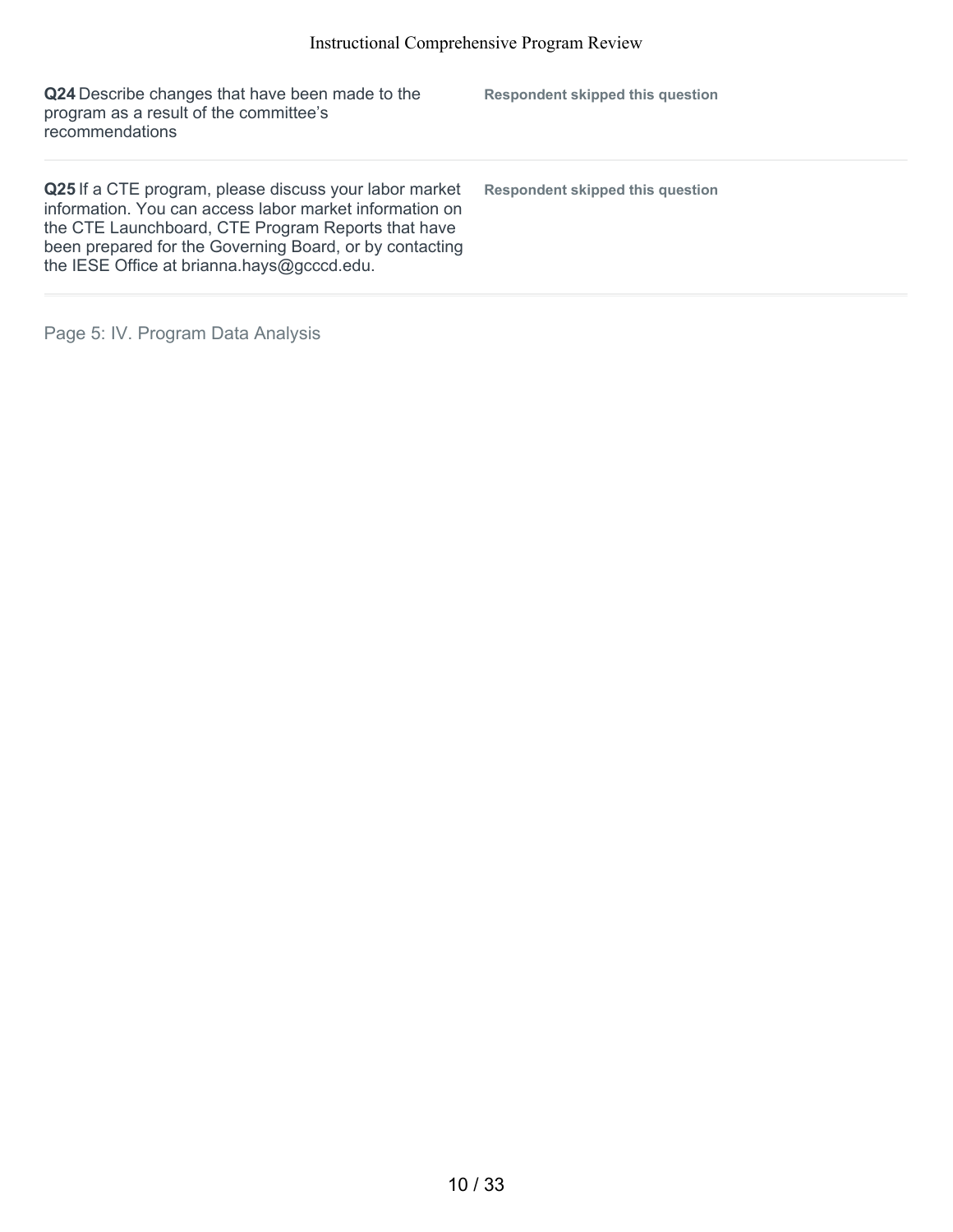**Q26** How has the program's student population changed over the past 5 years (e.g., student demographics, enrollment, etc.)? Note that you can access your program's data report and the college-wide data report here.

Since the Earth Science Program encompasses three different disciplines, each discipline will be analyzed individually. In the Geology discipline, student demographics indicate that there has been a continuous increase in male students enrolling in classes and a greater fluctuation in the number of female students taking Geology courses. The majority of students taking Geology courses identify as Hispanic or white (of European and Middle Eastern descent). Enrollment of white students steadily decreased since Fall 2013 and is now beginning to stabilize with about 40% of students identifying as white. Enrollment of Hispanic students has shown more fluctuation, reaching a high point of 46% of students enrolled during the 2015-2016 academic year. Enrollment of Hispanic students is increasing again and is currently 24% of the students in Geology courses. The percentage of students identifying as a mixed race has been significantly increasing since Spring 2015, while the percentage that identify as African American, Native American, Filipino, and Pacific Islander are more slowly increasing (Figure IV 1A).

In Geography courses, the majority of students identify as either Hispanic or white. Over the last five years, on average 45% of students identify as Hispanic and 35% of students identify as white with overall variation between 30 and 54% of the total students enrolled. There has been inverse fluctuation in the two demographics, with the majority of students identifying as white between Spring 2014 and Fall 2015, identifying as Hispanic between Fall 2016 and Spring 2017, and again identifying as white Spring 2018. Students identifying as African American, Native America, Asian, Filipino, Pacific Islander, or of multiple races individually represent less than 10% of the students in geography courses (Figure IV 1B). There have been minor fluctuations the percentage of male and female students taking geography courses with an average of 48% of students identifying as female and 52% identifying as male.

Oceanography courses showed trends similar to Geography courses. In Oceanography courses, 49.9% of students identify as female and 49.3% as male. Like Geology and Geography disciplines, the majority of students taking Oceanography identify as either Hispanic (42%) or white (39%). The trends in the percent of students taking oceanography courses who identify as African American, Native American, Filipino, Asian or Pacific Islander show minor fluctuations but overall have relatively stable enrollment, with averages below 6% of the students. The number of students identifying as mixed races has increased in recent years and this group is the third most represented demographic of students (Figure IV 1C).

Exploring trends in enrollment data over the five-year time period is subjective due to a variety of factors including not having a full-time faculty member for a number of years, changes in course offerings, and changes in the number of courses offered each semester. This review will focus on the patterns in the data from Fall 2016 to Spring 2018 and explore the reasoning behind the trends. Enrollment in Earth Science classes declined from 2014-2017, however, enrollment has started to increase in 2018 (Figure IV 1D). These results are not surprising, considering that the program was lacking leadership and a full-time faculty member for many years. The full-time faculty member was hired at for the Fall 2016 semester and was not provided with materials that had previously been used in classes, therefore, it is impossible to directly compare success rates prior and post Fall 2016. As the new courses have been implemented, the full-time faculty member has continuously revised them based on student and colleague feedback, which has led to increased enrollment in Geology and Oceanography courses in recent semesters. Oceanography enrollment has remained relatively stable overall and there have been minor fluctuations in Geology enrollment. Significant decreases in enrollment appear to be in Geography, and the full-time faculty member will make it a priority to promote Geography classes and therefore increase enrollment. Increased enrollment in the courses offered has also been observed in Fall 2018 and Spring 2019, despite the cancellation of classes and decisions to not offer additional sections based on incorrect data. In order to increase enrollment and support growth in the program, the course offerings must be managed based on correct institutional data and with a growth mindset.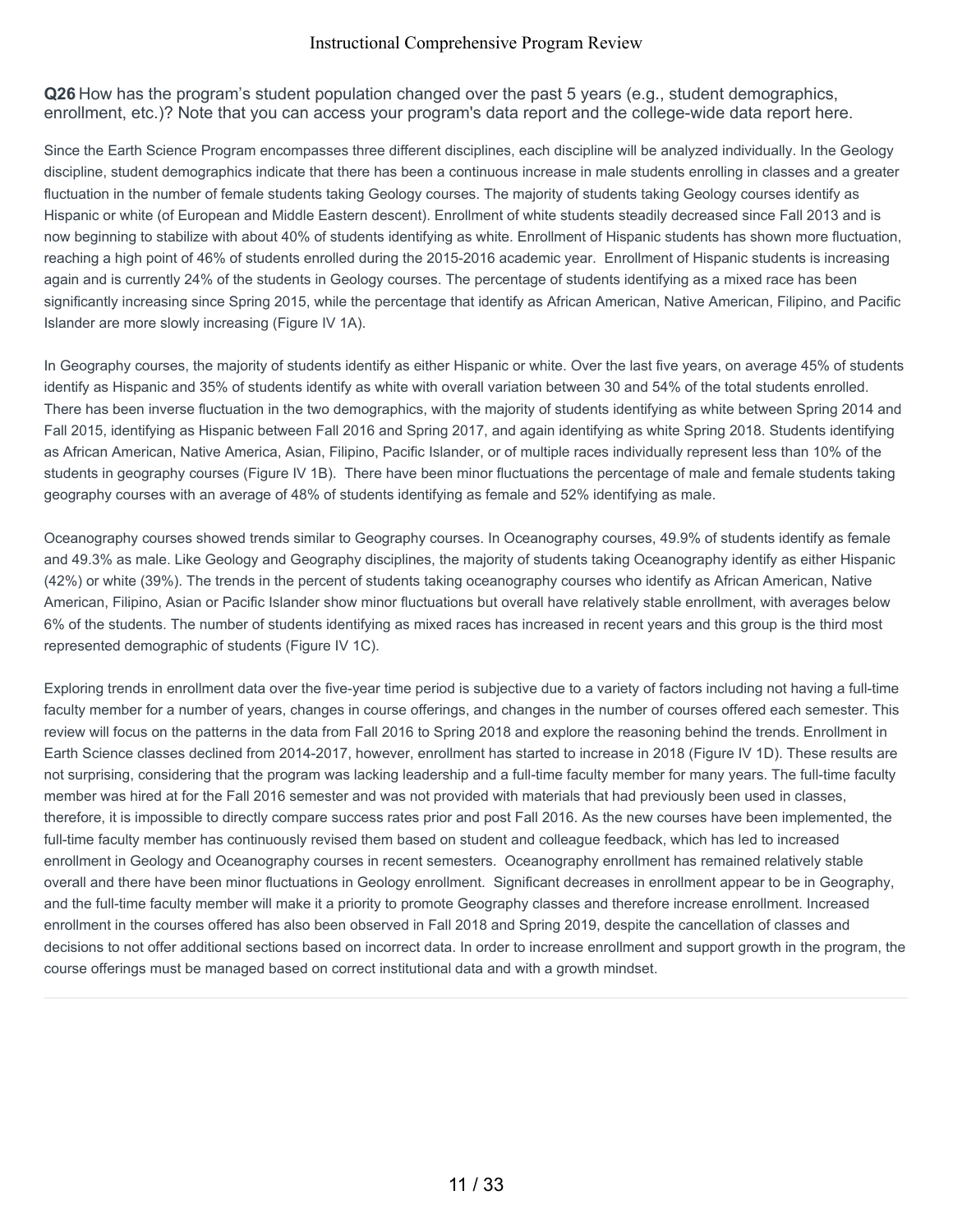**Q27** How does the program's student population differ from the College's overall student population, if at all? Note that you can access your program's data report and the college-wide data report here.

College-wide 53.8% of students identify as female while 45.4% identify as male. This is not vastly different from the composition of students taking Earth Science courses. Earth Science courses, specifically Geology and Geography, appear to attract a slightly higher percentage of males compared to females. Unfortunately, this is not out of the ordinary for science courses. A concerted effort will be made to promote female enrollment in the courses through promotion of the Earth Science Program.

The majority of the students college-wide identify as white (45.8% on average) or Hispanic (32.2% on average). The next largest majority is students of mixed races (8%), followed by African-American students (6%), Asian (3.2%), Filipino (2.7), Native American (0.4%), and Pacific Islander (0.2%) (Figure IV 2A). This indicates that students enrolling in Earth Science courses are generally representative of the college-student population, while there is a higher enrollment of Hispanic students in both Oceanography and Geography courses.

Enrollment at Cuymaca College in the last few years has remained relatively stable with only minor increases in enrollment (on average the trend is an increase of 146 students per semester which is 0.7% increase in student enrollment) prior to Spring 2017 (Figure IV 2B). Enrollment with the Math, Science, and Engineering Division shows similar minor increases (an average of 186 students per semester) reaching a maximum of 7,232 students in Spring 2017. In the past academic year (2017-2018), there has been a 2% decrease in student enrollment college-wide. With the Earth Science Program lacking support for a significant period preceding the hire of a new fulltime faculty member in Fall 2016, and without significant increases in enrollment college-wide, it is not unrealistic that the Earth Science Program enrollment decreased until 2018. By Spring 2018, the new full-time faculty member had taught Geology and Oceanography courses at least once and the curriculum had been updated and was then further adjusted to meet student needs. Efforts to promote the program at STEM campus events, New Student Success Day, college fairs, and the development and implementation of Gear Up for Earth Science Workshops have likely contributed to the improved enrollment. Recent increases in enrollment in Earth Science courses due to curriculum updates and stabilization of the program show excellent promise for future enrollment. Increases in Earth Science enrollment is a testament to the enormous effort to redevelop the courses and reputation of the program. It is impressive that Earth Science enrollment is increasing despite recent decreases in college-wide enrollment.

#### **Q28** What are the implications for ensuring the program is addressing the needs of its student population?

The College and the Earth Science Program serve a diverse group of students, and it is critical to address the needs of all student populations participating in courses and the program. One of the primary goals of the Earth Science Program has been to promote diversity and create an inclusive and collaborative program. This is supported in the classroom through active learning, the development of low-stakes assignments that help students stay on track with course material, and frequent feedback from the professor about class progress and recommendations about how to succeed in courses. Students are also supported outside of the classroom through individual meetings with the Earth Science faculty to discuss educational goals, pathways through Earth Science, research and internship opportunities, and any course related questions.

The program will continue to promote inclusion and diversity through additional efforts. With a significant majority of students identifying as Hispanic it could be beneficial to provide tutors with a similar background who have been successful in the course. Research has shown that students who can identify with scientists in the field are more likely to pursue a field of study, thus there will be an active effort to incorporate the contributions of Hispanic, African American, and mixed race Earth scientists into courses.

Many students who attend Cuyamaca College and participate in the Earth Science Program are non-traditional students, who are balancing work and family responsibilities in addition to pursuing their academic studies. To address the needs of this population it is important to offer courses that are scheduled to take place in the evening. A Physical Geography course has offered in the evenings in past semesters and an Introduction to Oceanography course will be offered in future semesters to meet this need.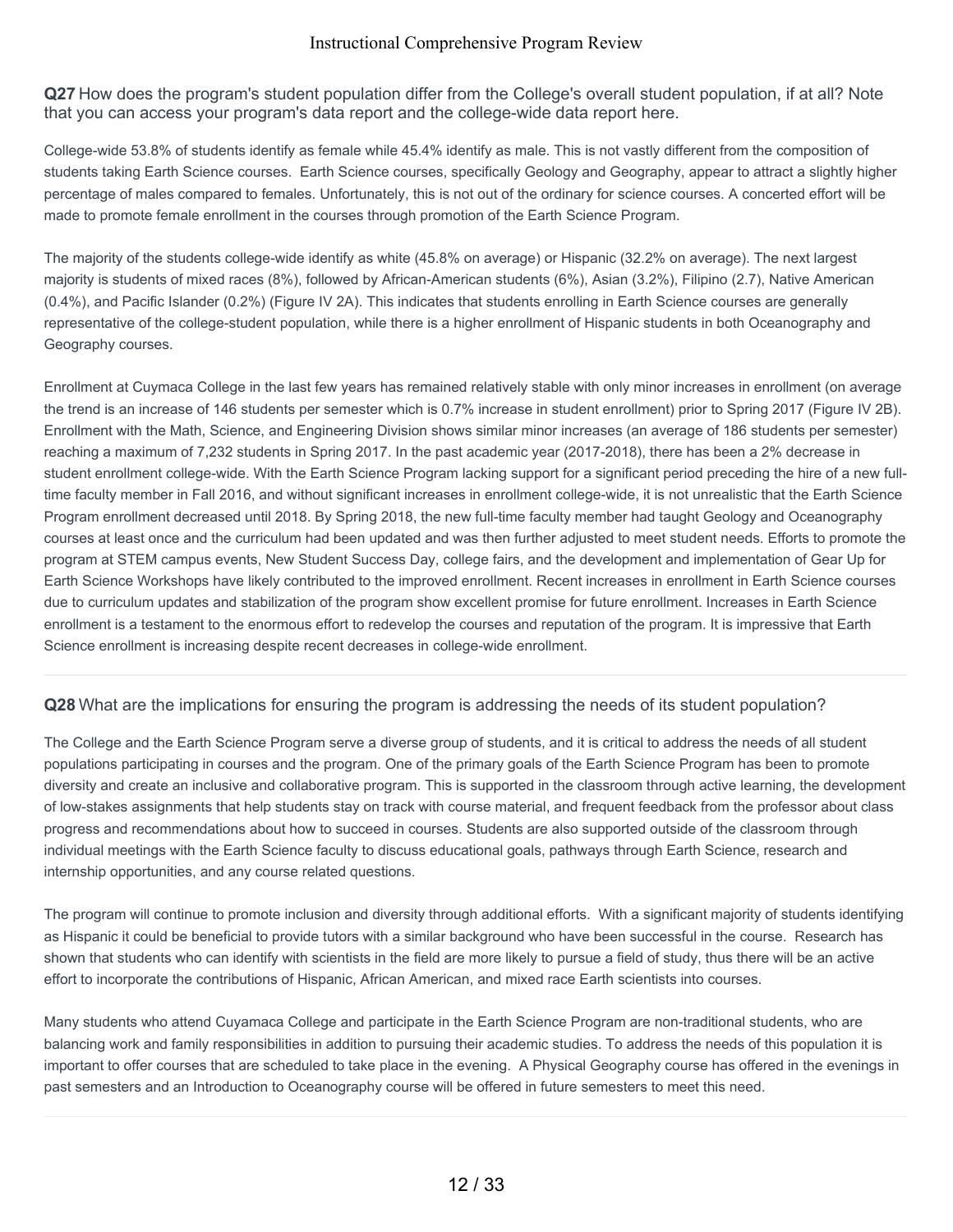**Q29** If you would like to attach any charts or additional documentation (aside from the program review report prepared by the IESE Office), please upload it using the button below.

#### **Program Data Demographic Analysis Figures.pdf(120.2KB)**

## **Q30** How has the program's success rate across all courses changed over the past 5 years?

Without consistent instruction or standardization in Geology and Oceanography courses, it is difficult to discern meaningful patterns over the entire five-year period. A new full-time faculty member started at the beginning of Fall 2016 semester and was not provided with previous materials used in courses, therefore the curriculum and all course materials from scratch with three to six preparations each semester. Without having any knowledge of the courses taught prior to Fall 2016 or the materials used it is not possible to accurately compare data before this time. With the development of all new course materials, success rates in Geology initially declined, which is to be expected with a complete curriculum revamp. After the courses were developed, they have been continuously adjusted per student and colleague feedback, and success rates in Geology courses has substantially improved and are trending upward. A good example of this is represented in the Fall 2017 and Fall 2018 data. GEOL 104 was completely redeveloped in Fall 2017 to make the course center around inquiry based learning, which led to the development and implementation of many activities and new online homework assignments. Students who took the course that semester were very capable, however, many students did not submit assignments which had a negative impact on their grade. In Fall 2018, new homework assignments were implemented to promote student learning and success and student success skyrocketed, with 87% of students succeeding in the course (Figure IV 3). A complete redesign of Oceanography courses, OCEA 112 Introduction to Oceanography and OCEA 113 Oceanography Laboratory, also occurred during the 2016-17 academic year. This led to an initial decrease in student success, however, success in these courses has increased in the 2017-2018 academic year as the courses have been modified to meet student needs (Figure IV 3). While there has been some turnover in Geography adjunct faculty members, there has been one adjunct faculty member, Dr. Farano, who has taught in the program for many years. The continuity and consistent support of Dr. Farano has led to an increase in student success in Geography courses since Fall 2015 and is currently at 75% (Figure IV 3).

**Q31** The College has set a 2024 goal of reaching a 77% course success rate (students passing with a grade of A, B, C, or P out of those enrolled at census) for the College as a whole. Consider how your will program help the College reach its long-term goal of increasing the course success rate to 77%. Your program may have a program-specific goal for program-wide success rate that differs from the college goal, based on historical or contextual data/information. This is intended to provide a goal for improvement only; programs will not be penalized for not meeting the goal. What is your program's one-year (2019/20) goal for success rate across all courses in the program?

The Earth Science Program supports the College goal of increasing success rates. Success rates are improving in Geology, Oceanography, and Geography disciplines after the development of new and improved courses. The one year goal of the Earth Science Program is to increase success rates to 70% for each discipline within the Earth Science Program.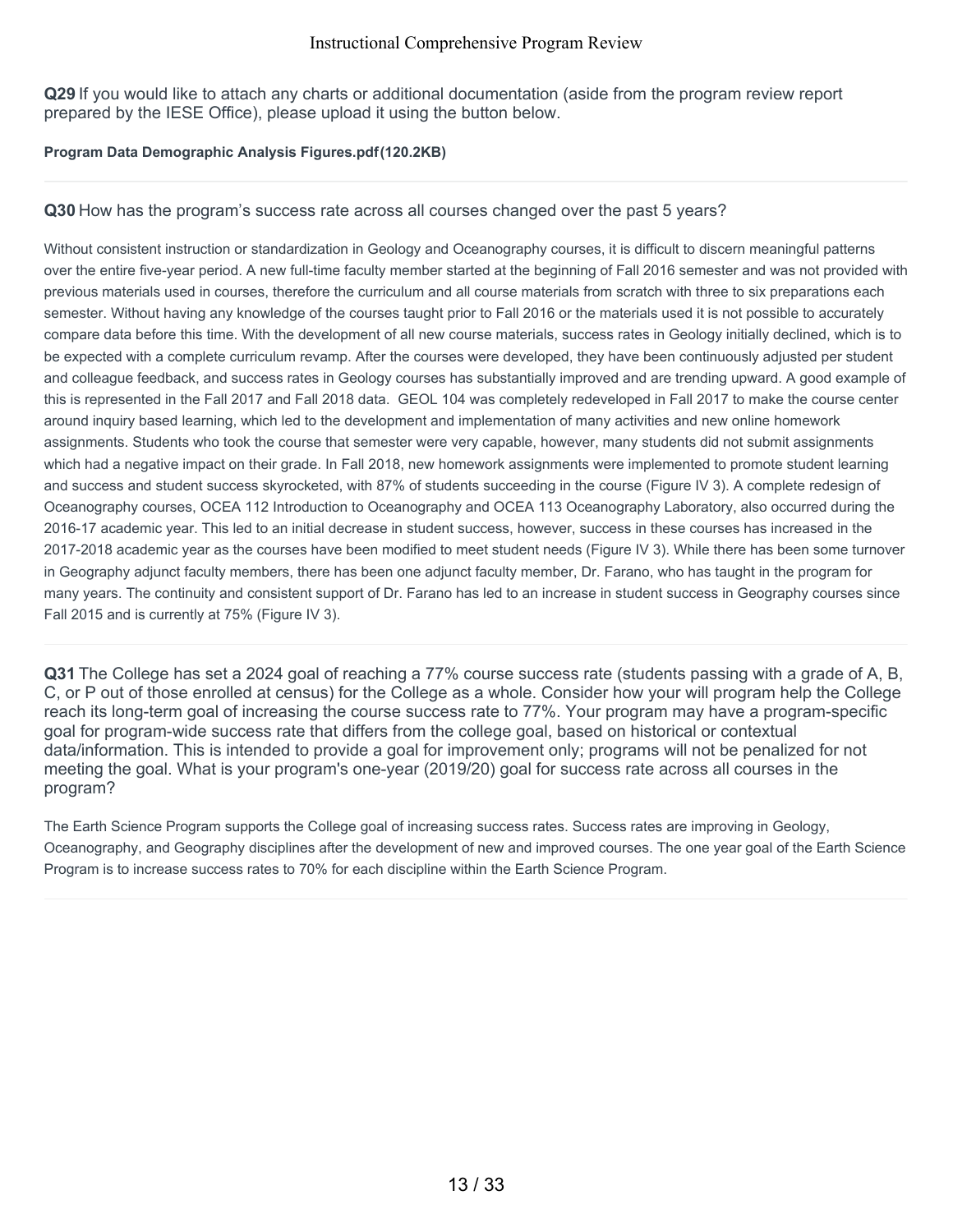#### **Q32** Which specific groups (by gender and ethnicity) have success rates lower than that of the program overall?

In Geology courses, there is a small difference in the rate of success of female verses male students. In the past five years, on average 81% of females have been successful compared to 76% of males. Success rates for students who identified as Hispanic or white did show more variation. White students had higher rates of success (average 76%), while Hispanic students had lower success rates (65.6%) (Figure IV 4A). Due to smaller numbers of students enrolling in courses that identified with other demographics, it is not possible to identify significant patterns between the semesters. The average success rates over the five-year period were as follows: African American students 68%. Native American students 66.7%, Asian students 75.3%, and mixed race students 79.33%.

The patterns in success rate based on student demographics in geography courses are similar to those observed in Geology courses. On average female students are more successful than male students with success rates of 67% and 59%, respectively. Students identifying as white have an average success rate of 64%, while students identifying as Hispanic have lower success rates of 58% (Figure IV 4B). Students identifying with multiple races and ethnicities have the highest average success rate with 69% of students being successful in geography courses. Due to fewer students identifying as African American, Native American, Asian, Filipino, or Pacific Islander average success data and trends in success data are less reliable for these groups.

In Oceanography courses, female and male students have similar success rates with minor variations over the past five years. On average, 66.5% of female students are successful and 66% of male students are successful. On average students identifying as white have higher success rates (70.8%) when compared to Hispanic students (62.3%), however, in recent semesters the trend is changing and a higher percentage of Hispanic students are successful (Figure IV 4C). Students identifying as Filipino have high success rates with 80.8% of students being successful. Students identifying as Native American have an average success rate of 75%, while Asian students have a success rate of 70%, and mixed ethnicities are successful 66.9% of the time. The outlier in the oceanography data is African American students who on average have been successful only 50% of the time in the past five years.

## **Q33** What program (or institutional) factors may be contributing to these lower rates of success for these groups of students?

Students are not traditionally exposed to Earth Science disciplines in much detail during their primary and secondary education (K-12). Thus, students taking these courses are typically learning all the information for the first time, which means that they can feel more overburdened by concepts introduced in the courses. It is critical to design classes to be approachable and modify classes to meet student needs and to provide resources for students on campus to support their success in the courses beyond the resources provided in the classroom. Resources to support Earth Science students outside of class were not in place prior to Fall 2016, when the program was without a full-time faculty member. When the full-time faculty member was hired, she supported and encouraged expanding the tutoring offerings at the STEM Achievement Center to bring on-board Oceanography and Geology/Geography tutors and also makes herself readily available during office hours to assist students.

Language barriers are a significant contributing factor that impact the differences in success rate of students that identify as Hispanic. There are no prerequisite classes required for students to take Earth Science courses, however, these are college level courses and it is imperative that students are able to read and write in English at a college level prior to taking any science courses. Due to the close proximity of the college to the US-Mexico border, students who have never studied in English are doing so for the first time when they begin their college careers at Cuyamaca, which is an impressive undertaking. These students also face other challenges including family members not being able to provide support in English at home, familiarity and guidance through the college system, and long commutes to and from campus. There need to be more resources available for this demographic of students to promote success.

#### **Q34** What specific steps will the program take to address these equity gaps in the 2019/20 academic year?

Courses and student learning outcomes have been drastically redeveloped and curricula of each course is constantly assessed to provide well balanced classes that students are able to successfully navigate, which also helps them develop skill sets to help them establish their careers. Special efforts will be made to increase student success by incorporating innovative active learning techniques, promoting culturally responsive instruction, reducing textbook costs, increasing the accessibility of instructors during office hours,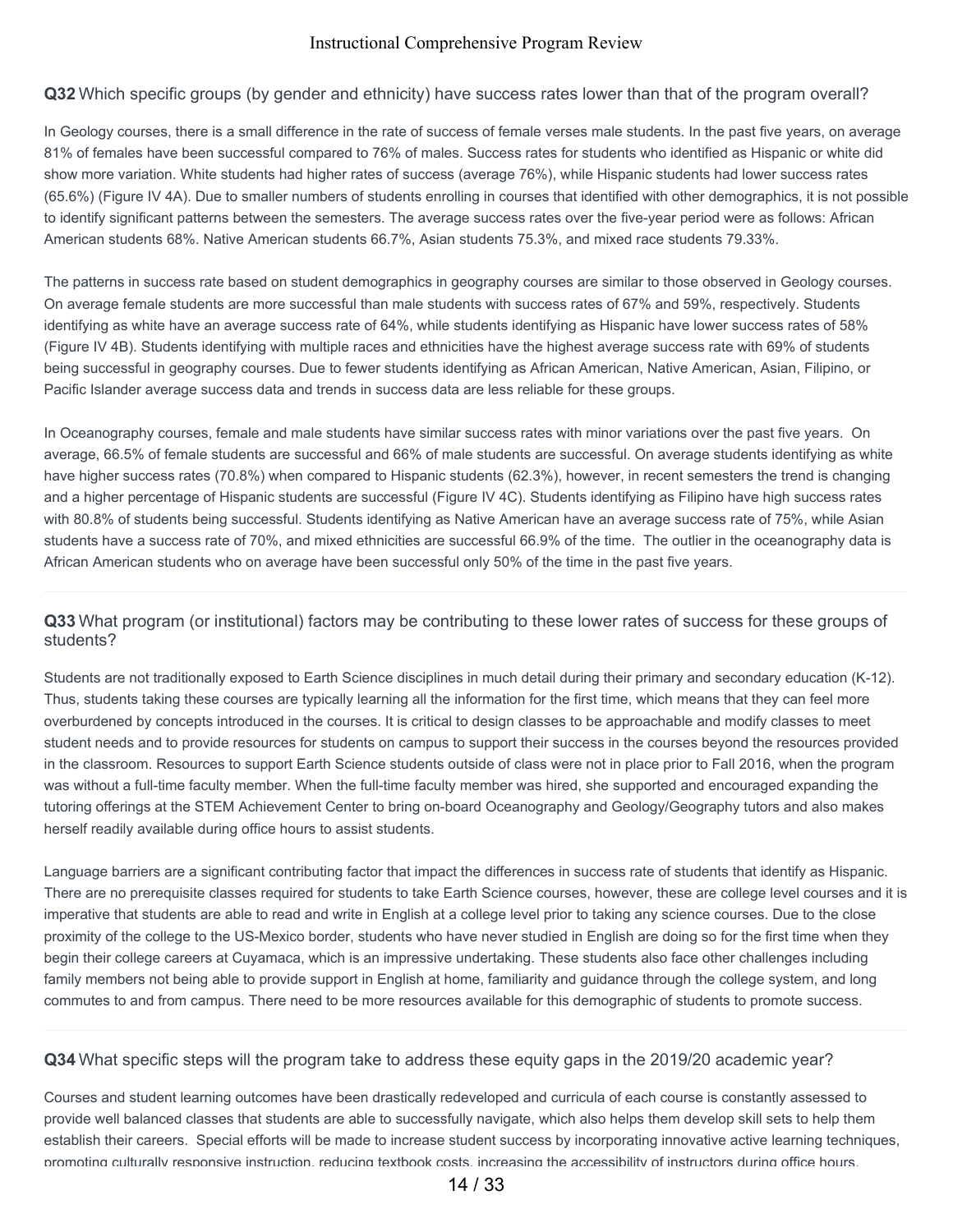promoting culturally responsive instruction, reducing textbook costs, increasing the accessibility of instructors during office hours, bringing student tutors (from different backgrounds) on board, and providing individual mentorship as needed.

Active learning techniques are currently incorporated into all classes and their use will be expanded in upcoming semesters. The integration of techniques including think-pair-share, gallery walks, one-minute papers, jigsaws, class activities that bring scientific data into the classroom, and the muddiest point principle have helped engage students in learning while also promoting equity in the classroom by fostering the participation of all students taking the course. Faculty will also strive to actively incorporate more culturally inclusive instruction into courses. Research has shown that when students can identify with scientists who have made contributions to a field of study, it increases student motivation and engagement with the course content. An active effort will be made to include important discoveries and contributions from scientists with diverse backgrounds. New collaborative science communication activities have been developed with the Virginia Institute of Marine Science (VIMS) to connect Cuyamaca College Oceanography students with diverse graduate student researchers to learn about current research in the field and gain a better understanding of different careers and pathways in the geosciences. This project was implemented in one OCEA 112 section for the first time in Spring 2018 and received overwhelmingly positive feedback from students. Student surveys were conducted before and after the activity and the qualitative results show that the interchange between undergraduate and graduate students resulted in a better understanding of oceanography as an important component of Earth's system, helped students identify important areas of oceanographic research, and increased their understanding of how to use the scientific process to conduct a research project. The activity also resulted in students having a better understanding of possible career paths in science. The project is being expanded and will be incorporated into all OCEA 112 sections this Spring 2019.

A top priority of the Earth Science Program is to continue to integrate local field trips that align with specific learning objectives into each course. Taking the students out of the traditional learning environment of the classroom and showing them how information they are learning is applicable to the real-world environment allows them to see education in a new light. Introducing students to a new setting and a new way to learn helps neutralize stigmas students may associate with the classroom. Students are more open and responsive to their instructors and classmates when in the field, which helps bring less prepared students up to speed with their more prepared classmates. With this in mind, a new Regional Field Studies course, which is centered around two field trips, will be offered for the first time in a decade Spring 2019. The goal of this course is to promote student engagement in the Earth Science Program, while also helping students develop necessary skills for conducting scientific studies in a field environment. Two additional field courses are in the planning stages to offer a wide variety of field experience for Earth Science students, and to promote engagement and motivation in their studies.

To address equity gaps, the Oceanography and Geology laboratory courses have been redesigned in the past two years to focus on hands-on lab experiments, activities, and field trips and to encourage students to analyze and synthesize the data they collect to promote understanding of oceanographic and geologic concepts. Part of the redesign of the courses involved writing new laboratory manuals for each course, which significantly reduces textbook costs for the students and makes the course more accessible to students. The OCEA 113: Oceanography Lab Manual is printed for the students and available at the bookstore for approximately \$10. The GEOL 111: Physical Geology Lab Manual is made available to the students through Canvas, and thus textbook costs are limited to the cost of printing the lab.

A Gear Up for Earth Science Workshop has been created and will be run at the beginning of each semester to introduce students to their professors, teach students about possible career paths in the Earth Sciences, study skills and how to approach scientific textbooks, and increase familiarity with the campus through a field trip to the Water Conservation Garden. The purpose of this Workshop is to improve equity and increase success rates in classes.

The Earth Science Program has always offered a class in the evening to promote equity for students who are working full-time or have family responsibilities that inhibit their ability to enroll in courses offered on the more traditional schedule between 8 am and 5 pm. In the past, this course has been GEOG 120 Physical Geography. Courses within Oceanography have been flourishing, which is represented by the discipline consistently achieving the highest percentage of the maximum WSCH (weekly student contact hours) to FTEF (full-time equivalent faculty) when compared to geography or geology. Informal student feedback has also reinforced the need for an OCEA 112 offering that meets on a different schedule. Offering an evening course will increase accessibility of Oceanography courses and promote equity.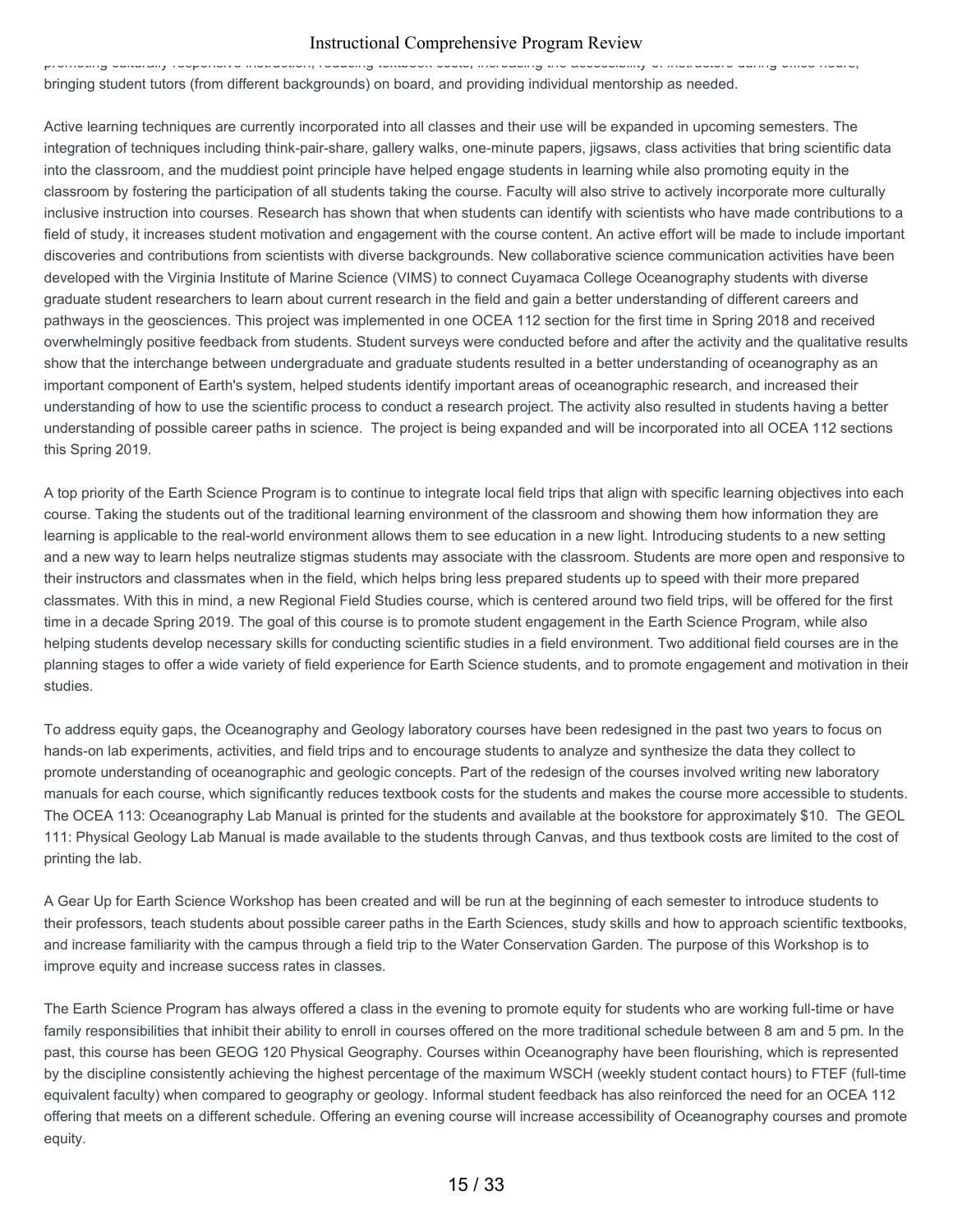**Q35** How do these activities inform the long-term program goals that you are setting in this comprehensive program review?

Analysis of success rates, enrollment, and student demographics has provided important feedback about areas of the Earth Science Program that need to be addressed. Increases in enrollment in recent semesters after the curriculum overhaul are promising and provide encouragement to faculty that their hard work to increase enrollment is working and should be continued and expanded. Monitoring success rates in classes has informed faculty when courses need be modified to promote increased student learning and higher rates of student success. Analysis of demographics and student success of demographics has shown that the majority of students taking courses are Hispanic, which tend to have lower success rates than other demographics. This has informed the program's goal to improve student success and equity, promote culturally responsive teaching, and provide additional resources for students.

**Q36** If you would like to attach any charts or additional documentation (aside from the program review report prepared by the IESE Office), please upload it using the button below.

#### **IV Program Data Analysis Success Rate.pdf(51.1KB)**

| Q37 Does your program offer any courses via distance<br>education (online)?                                                                                          | <b>No</b>                        |
|----------------------------------------------------------------------------------------------------------------------------------------------------------------------|----------------------------------|
| Page 6: Distance Education Course Success                                                                                                                            |                                  |
| <b>Q38</b> Are there differences in success rates for distance<br>education (online) versus in-person sections?                                                      | Respondent skipped this question |
| Q39 If there are differences in success rates for distance<br>education (online) versus in-person classes, what will the<br>program do to address these disparities? | Respondent skipped this question |

Page 7: Strengths, Challenges & External Influences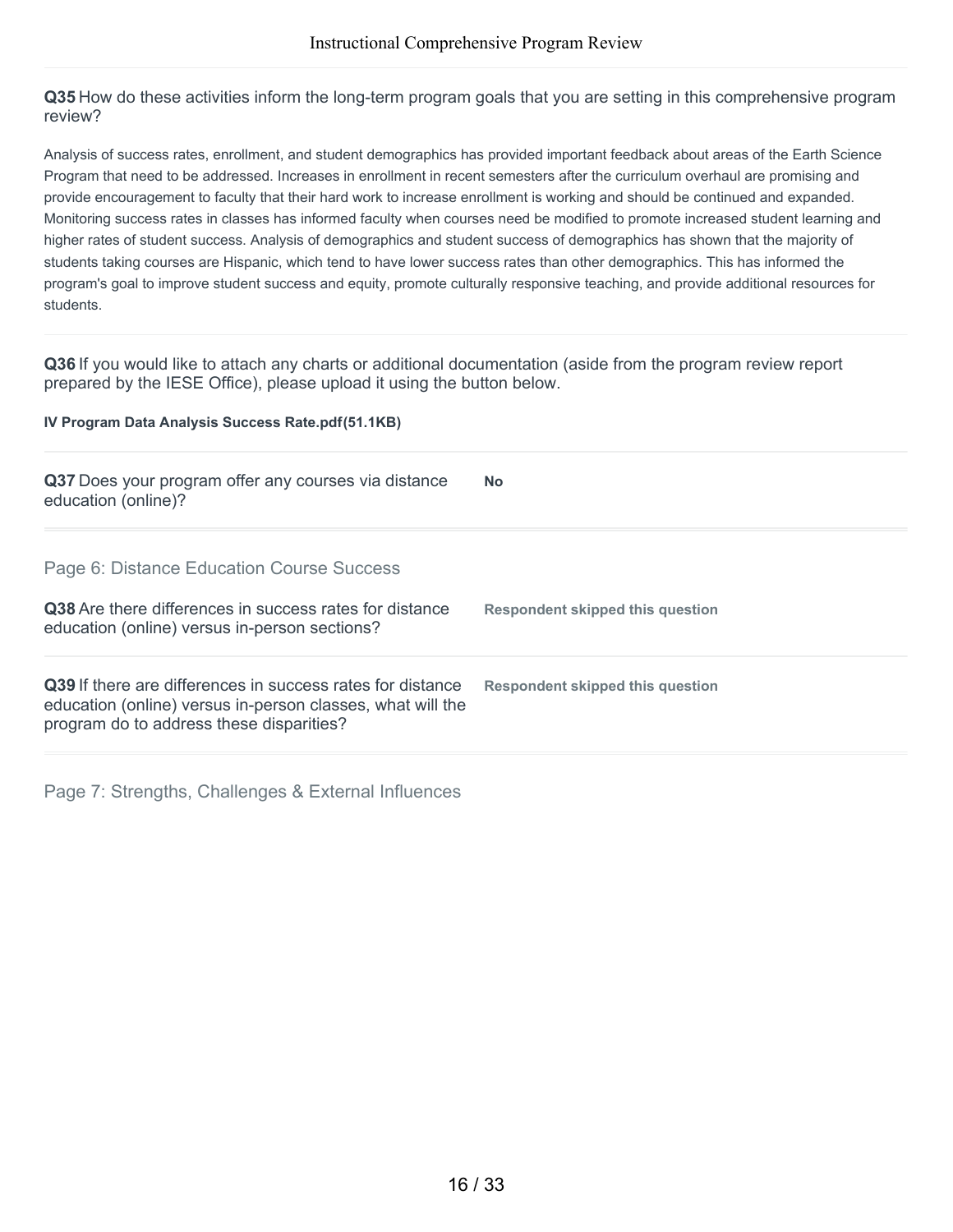## **Q40** Please describe your program's strengths.

The Earth Science Program curriculum has been completely redeveloped in the past-two years to focus on inquiry-based learning and promote student success and equity in the geosciences, which is a great strength of the program. This includes ensuring the curriculum of each course is up-to-date with recent advances in the field, incorporation of innovative active learning techniques and technology into the classroom, development of class activities that bring scientific data into the classroom, the creation of hands-on experiments and lab exercises that promote the utilization of the scientific method, and the integration of field experiences into each course. Additionally, the incorporation of collaborative science communication activities in Earth Science courses that give Cuyamaca College students an opportunity to connect with diverse researchers in Earth Science fields is unique aspect of the Earth Science Program. The integration of a strong field component to courses and to the Earth Science Program is a great strength of the program. Field experiences provide students with the opportunity to apply what they are learning in the classroom to natural phenomena is the ultimate form of active learning. Additionally, new lab manuals have been written by the full-time faculty member to promote problem-based learning and utilization of the scientific process in all lab classes which ensures that the content taught is up-to-date and reduces the textbook costs for students.

The new full-time Geology/Oceanography faculty member and the long-term geography adjunct faculty member are assets that strengthen the Earth Science Program. Faculty are committed to rebuilding the program and its reputation at the college, which they have shown by redeveloping all courses to center around active learning, by promoting the program at all college events, New Student Success Days, and local college fairs, by distributing program and course flyers around campus, and creating an Earth Science Gear Up Workshop for students at the beginning of the semester to promote student learning.

The Earth Science Program also promotes the use of institutional data in planning and scheduling decisions. Data indicates that Earth Science lecture courses have the highest enrollment rates when they are offered during the 11 am - 12:15 pm and 12:30 -1:45 pm blocks. Almost all lecture sections (except for one evening class) are offered during these time blocks to promote enrollment and meet student needs. The laboratories, that complement each lecture and meet once a week, are scheduled to coincide with one of the course lecture days to accommodate students that are only able to take courses on campus two days a week (typically either a Monday/Wednesday or Tuesday/Thursday schedule).

**Q41** Please describe your program's challenges.

The Earth Science Program was without a full-time faculty member for six years (and many years prior due to the Geography full-time faculty member serving two consecutive terms as Academic Senate President before his departure from the college) before a new Geology/Oceanography full-time faculty member was hired in Fall 2016. Without someone to lead and support the program, the budgets for all disciplines were significantly and permanently reduced, the curriculum of the courses was out-of-date and not standardized between sections or semester, student learning outcome assessment was sporadic, and enrollment and student success in courses decreased. The new full-time faculty member has made it a top priority to rebuild the program, however, it is impossible for these challenges to all be remedied immediately upon the hire of a full-time faculty member. The curriculum is now up-to-date and has been standardized between semesters and sections, student learning outcomes have been updated and are assessed on a regular basis, and enrollment and student success in classes are beginning to increase.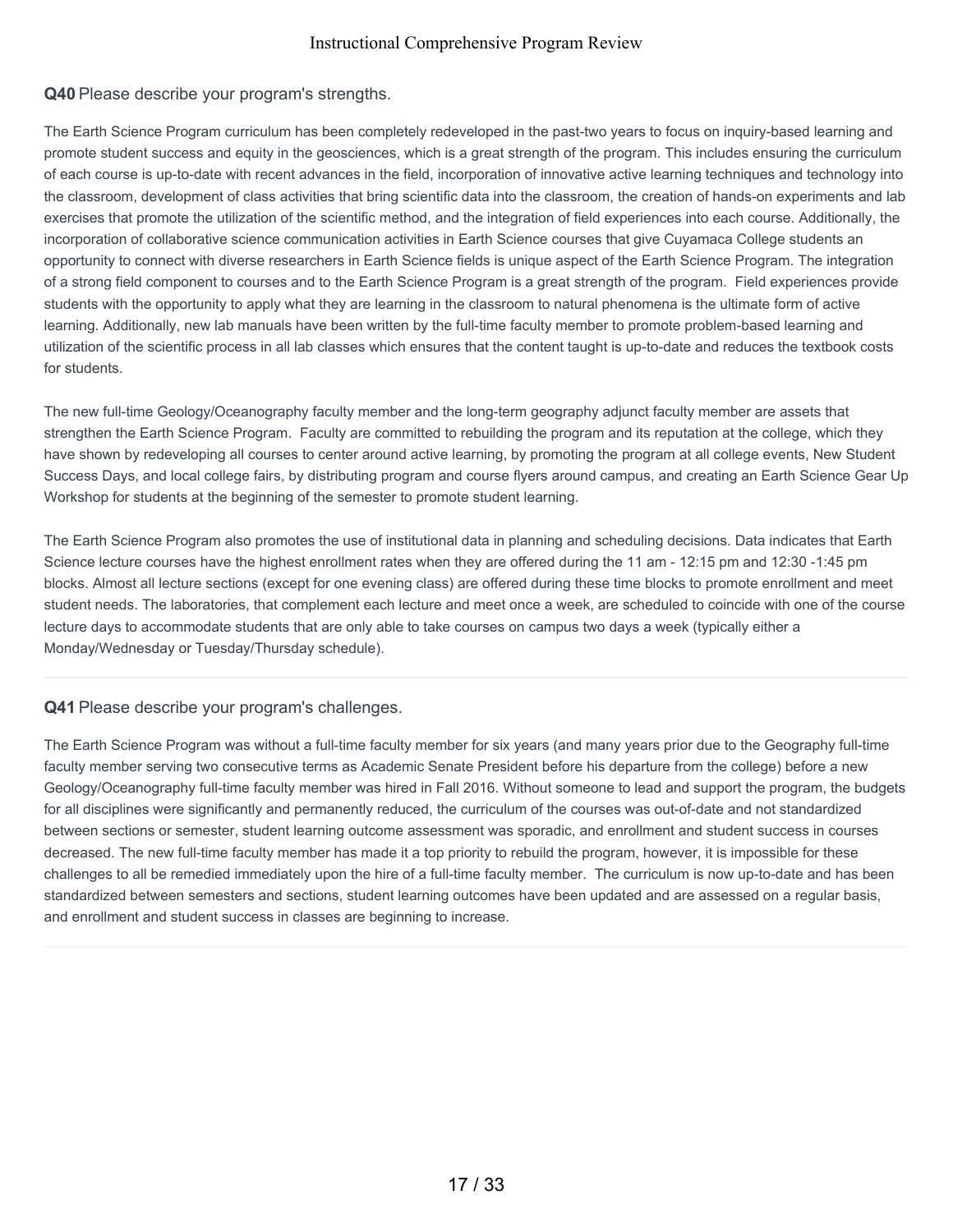## **Q42** Please describe external influences that affect your program (both positively and negatively).

Geology, Geography, and Oceanography disciplines have limited funding, which makes it difficult to maintain the integrity of the programs. Increases in funding to previous levels would provide the needed support to ensure updates to classroom and lab equipment, and support field trips. Since this program has been entirely rebuilt and there must be room for growth for the program to flourish. In recent semesters classes, classes have been cancelled due the number of students enrolled being slightly less than the desired 78% fill rate, which has inhibited the growth of the program by turning away many students interested in taking the courses. It was also brought to the attention of the full-time faculty member that incorrect Census data was used to decrease the course offerings in the program, which needs to be rectified in future semesters.

The location of Cuyamaca College provides an excellent outdoor classroom for students to study the Earth Sciences first hand. Field trips are the ultimate form of active learning and have shown to increase student motivation and engagement in classes. Local field trips have been developed and implemented into each Earth Science course and a new regional field studies has also been developed to promote active, field based learning.

| Page 8: V. Previous Goals: Update (If Applicable)                                          |                                                                                             |
|--------------------------------------------------------------------------------------------|---------------------------------------------------------------------------------------------|
| Q43 Would you like to provide an update for your<br>previous Goal(s)?                      | <b>Yes</b>                                                                                  |
| Page 9: Previous Goal 1<br>Q44 Previous Goal 1:<br>Stabilize the Earth Science Disciplines |                                                                                             |
| Q45 Link to College Strategic Goal(s):                                                     | <b>Student Validation and</b><br><b>Engagement</b>                                          |
| Q46 Goal Status                                                                            | In Progress - will carry this goal forward into this year's<br>comprehensive program review |

#### **Q47** How was the goal evaluated? If the goal is "in progress," how will it be evaluated?

A full-time faculty member was hired in Fall 2016 to teach all Oceanography and Geology classes. All Geology and Oceanography classes have been redeveloped since the new faculty member was hired but supplies are limited due to the compromised budget. To stabilize and increase enrollment the discipline has been promoted at campus STEM events, New Student Success Days, the Got Plans College Fair and flyers have been distributed around campus to promote enrollment in courses. Faculty members meet regularly throughout the semester to establish an inclusive and cohesive program and to develop wide events to promote the Earth Sciences. New field courses have also been developed to encourage enrollment and promote interest in the program. Analysis of program data shows enrollment and student success has increased in recent semesters due to these efforts, and students are successfully achieving student learning outcomes in each course. The final step for stabilization of the program is to secure increases to the budget of the Geology and Geography disciplines in order to maintain supplies, keep courses current, and support field courses.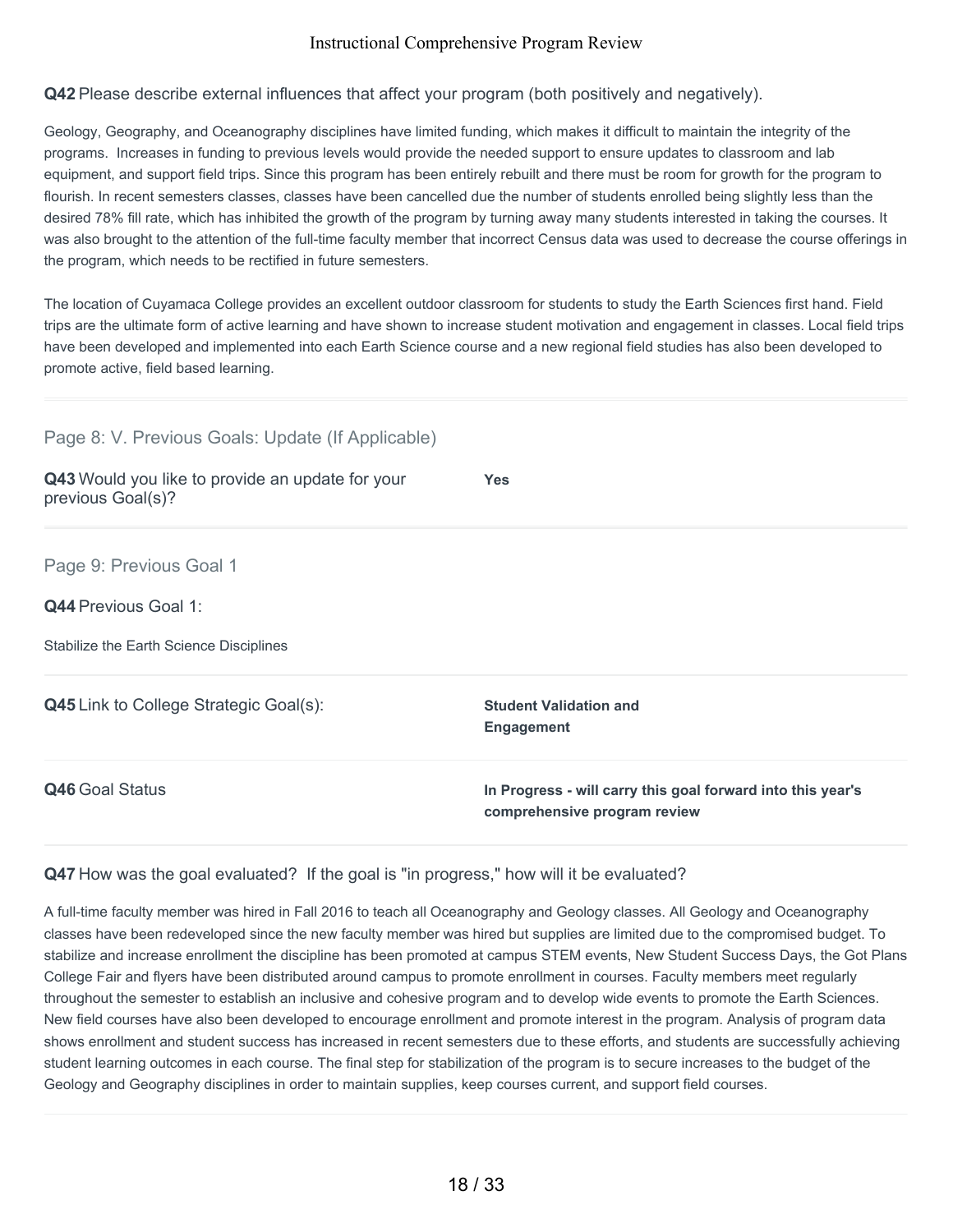**Q48** Please provide the rationale for this goal:

To completely stabilize the Earth Science Program, the program needs to secure the funding for each discipline that they had previously.

**Q49** Please provide the goal action steps for the year (previously "Activities"):

Funding to stabilize the disciplines will be requested in this Comprehensive Program Review.

| Q50 Do you have another goal to update?                                                                                 | <b>Yes</b>                                                                                 |
|-------------------------------------------------------------------------------------------------------------------------|--------------------------------------------------------------------------------------------|
| Page 10: Previous Goal 2<br><b>Q51 Previous Goal 2:</b><br>Update Earth Science Curricula and Student Learning Outcomes |                                                                                            |
| <b>Q52</b> Link to College Strategic Goal(s):                                                                           | <b>Basic Skills</b><br>$\mathbf{r}$<br><b>Acceleration</b>                                 |
|                                                                                                                         | <b>Student Validation and</b><br>$\,$<br><b>Engagement</b><br><b>Organizational Health</b> |
| Q53 Goal Status                                                                                                         | <b>Completed</b>                                                                           |

**Q54** How was the goal evaluated? If the goal is "in progress," how will it be evaluated?

The curricula and course materials have been redeveloped for all Oceanography and Geology classes. New activities and assignments have also been incorporated into Geography courses. Oceanography and Geology labs have been redeveloped by the full-time faculty member to create experiment based, hands-on learning experiences for the students. SLOs for courses have been rewritten to allow for all SLOs to be assessed seamlessly each semester and provide a holistic approach to student learning. SLOs of six courses have been approved by the Curriculum Committee (OCEA 112, OCEA 113, GEOG 120, GEOG 121, GEOG 122, GEOL 122) and the remainder of course SLOs are ready to be submitted to the Curriculum Committee the semester.

| <b>Q55</b> Please provide the rationale for this goal:                              | Respondent skipped this question |
|-------------------------------------------------------------------------------------|----------------------------------|
| Q56 Please provide the goal action steps for the year<br>(previously "Activities"): | Respondent skipped this question |
| Q57 Do you have another goal to update?                                             | Yes                              |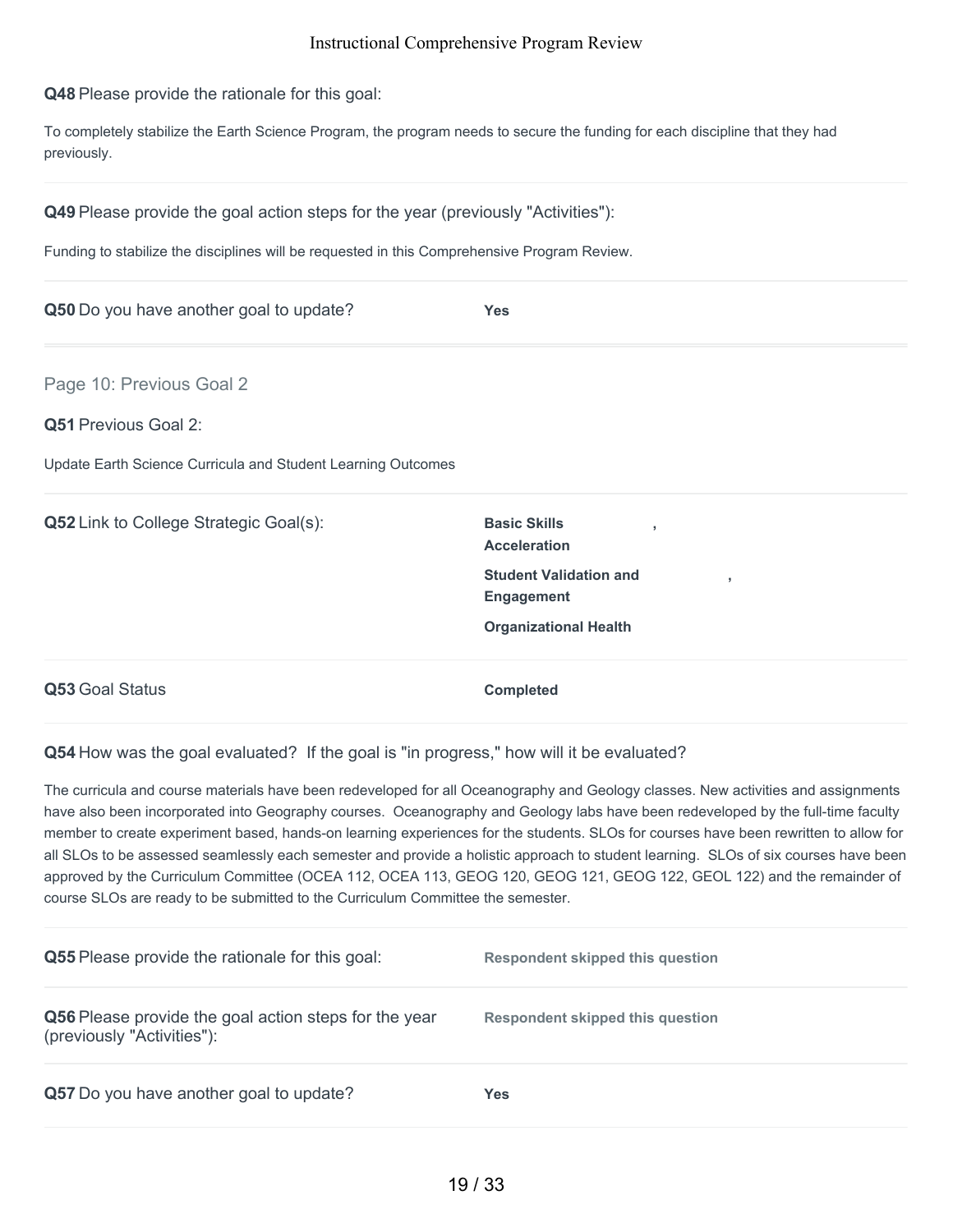## Page 11: Previous Goal 3

## **Q58** Previous Goal 3:

Develop and Implement TMC for Geography & GIS Course

| Q59 Link to College Strategic Goal(s) | <b>Basic Skills</b><br><b>Acceleration</b>                                                  |  |  |
|---------------------------------------|---------------------------------------------------------------------------------------------|--|--|
|                                       | <b>Guided Student</b><br>$\overline{\phantom{a}}$<br><b>Pathways</b>                        |  |  |
|                                       | <b>Student Validation and</b><br><b>Engagement</b>                                          |  |  |
| Q60 Goal Status                       | In Progress - will carry this goal forward into this year's<br>comprehensive program review |  |  |

#### **Q61** How was the goal evaluated? If the goal is "in progress," how will it be evaluated?

This goal will be evaluated by the implementation of the GIS course into the geography curriculum and the approval for a TMC in geography. Quantitative data concerning success rate, retention, and degrees conferred will be used to further evaluate this goal in addition to qualitative data collected through student surveys at the beginning and end of the course.

#### **Q62** Please provide the rationale for this goal:

Currently, there are not specific Geography, Geology or Oceanography degrees for transfer and thus students must enroll in University Studies: Science and Mathematics (area D) when they would like to specialize in these disciplines. By offering a TMC in geography, it enables students guaranteed transfer into the CSU or UC system in their chosen discipline. The new HSI STEM grant will also support the development of additional degrees including Oceanography and Geology. To achieve this goal, a Geographic Information System (GIS) course must be developed and implemented. Implementing a GIS course will have a positive impact on all students at the college, not only Geography, Geology and Oceanography students. GIS is a core technology in the sciences and has many business applications. Giving students the opportunity to incorporate this technique into their skill set will promote success in their academic studies and careers. This course also will serve to teach other potential students who want to come to the college to learn this specific technology to support their job goals and requirements.

#### **Q63** Please provide the goal action steps for the year (previously "Activities"):

A GIS course needs to be added to the Geography curriculum to develop a degree in Geography. All other courses needed are in place. While this course still needs to be developed, an adjunct faculty member has the skill set to develop and teach this course. New equipment is needed to implement this new course. New computers were purchased in 2016 (and are used in all Earth Science classes) that are capable of handling Arc GIS software required for the course. The GPS units that the college currently has are not mapping grade GPS units and will not be adequate for teaching the GIS class to support Surveying, Geography, and Geology. Fortunately, the Science and Engineering Department was recently awarded a STEM Guided Pathways and Transformation Teaching Practices Grant which will support the purchase of the GPS units needed. We will need to purchase an Arc GIS license on a yearly basis for the course.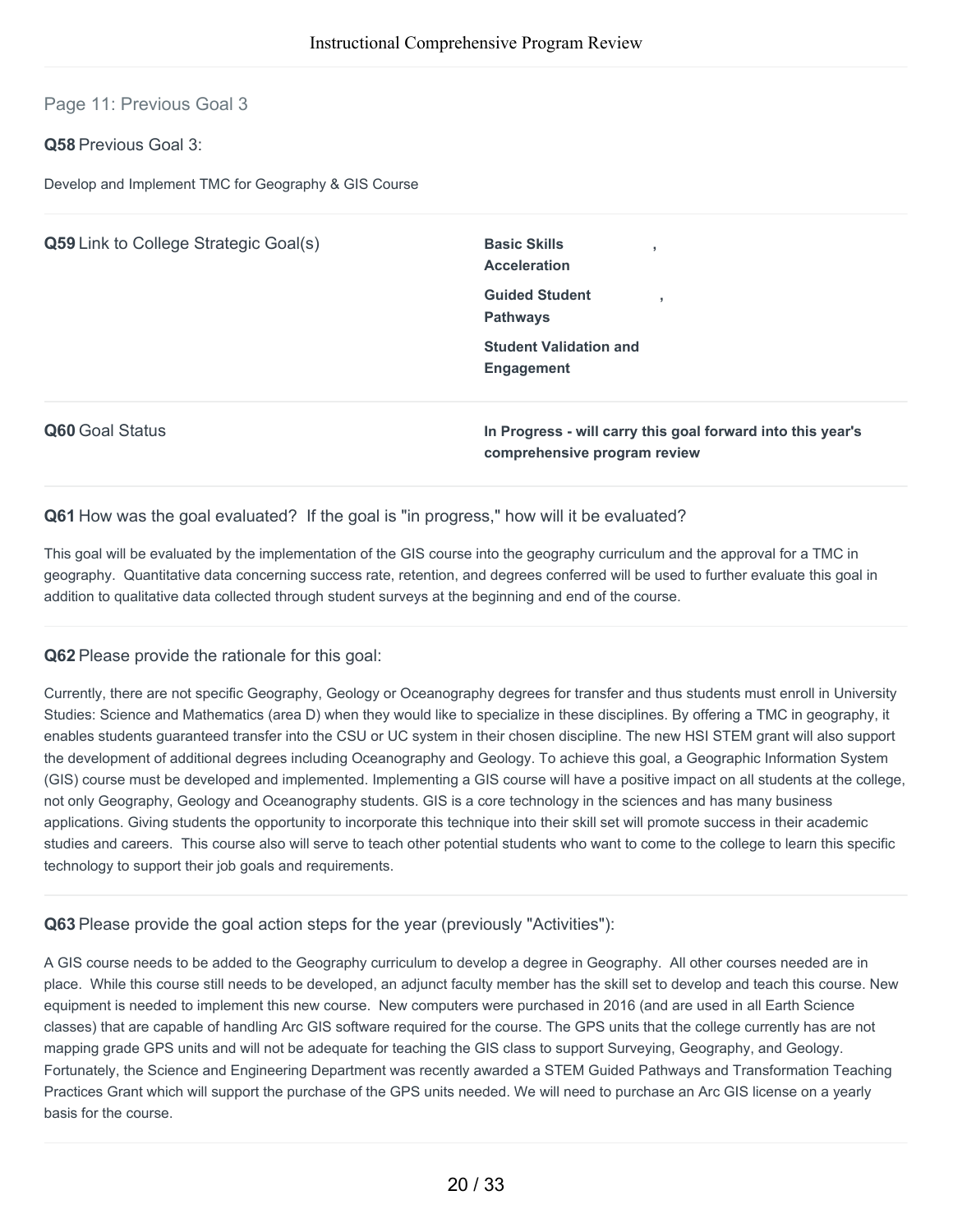| Q64 Do you have another goal to update?                              | <b>Yes</b>                                                   |  |
|----------------------------------------------------------------------|--------------------------------------------------------------|--|
| Page 12: Previous Goal 4                                             |                                                              |  |
| Q65 Previous Goal 4:                                                 |                                                              |  |
| Redevelopment and Implementation of GEOG 122: Regional Field Studies |                                                              |  |
| Q66 Link to College Strategic Goal(s)                                | <b>Basic Skills</b><br>$\overline{1}$<br><b>Acceleration</b> |  |
|                                                                      | <b>Guided Student</b><br><b>Pathways</b>                     |  |
|                                                                      | <b>Student Validation and</b><br><b>Engagement</b>           |  |
| Q67 Goal Status                                                      | <b>Completed</b>                                             |  |

**Q68** How was the goal evaluated? If the goal is "in progress," how will it be evaluated?

The course outline of record was significantly updated to focus on Regional Field Studies of Desert Environments and approved by the Curriculum Committee in Spring 2018. GEOG 122 was also cross-listed as GEOL 122 in Spring 2018 to serve the needs of both Geography and Geology students in the Earth Science Program. The course is being offered for the first time in over a decade this semester, Spring 2019.

| Q69 Please provide the rationale for this goal:                                     | <b>Respondent skipped this question</b> |
|-------------------------------------------------------------------------------------|-----------------------------------------|
| Q70 Please provide the goal action steps for the year<br>(previously "Activities"): | <b>Respondent skipped this question</b> |
| Page 13: VI. New Goals                                                              |                                         |
| Q71 Would you like to submit any new goal(s)?                                       | <b>Yes</b>                              |
| Page 14: New Goal 1                                                                 |                                         |
| Q72 New Goal 1:                                                                     |                                         |
| Continue to Increase enrollment and Student Success Rates in All Courses            |                                         |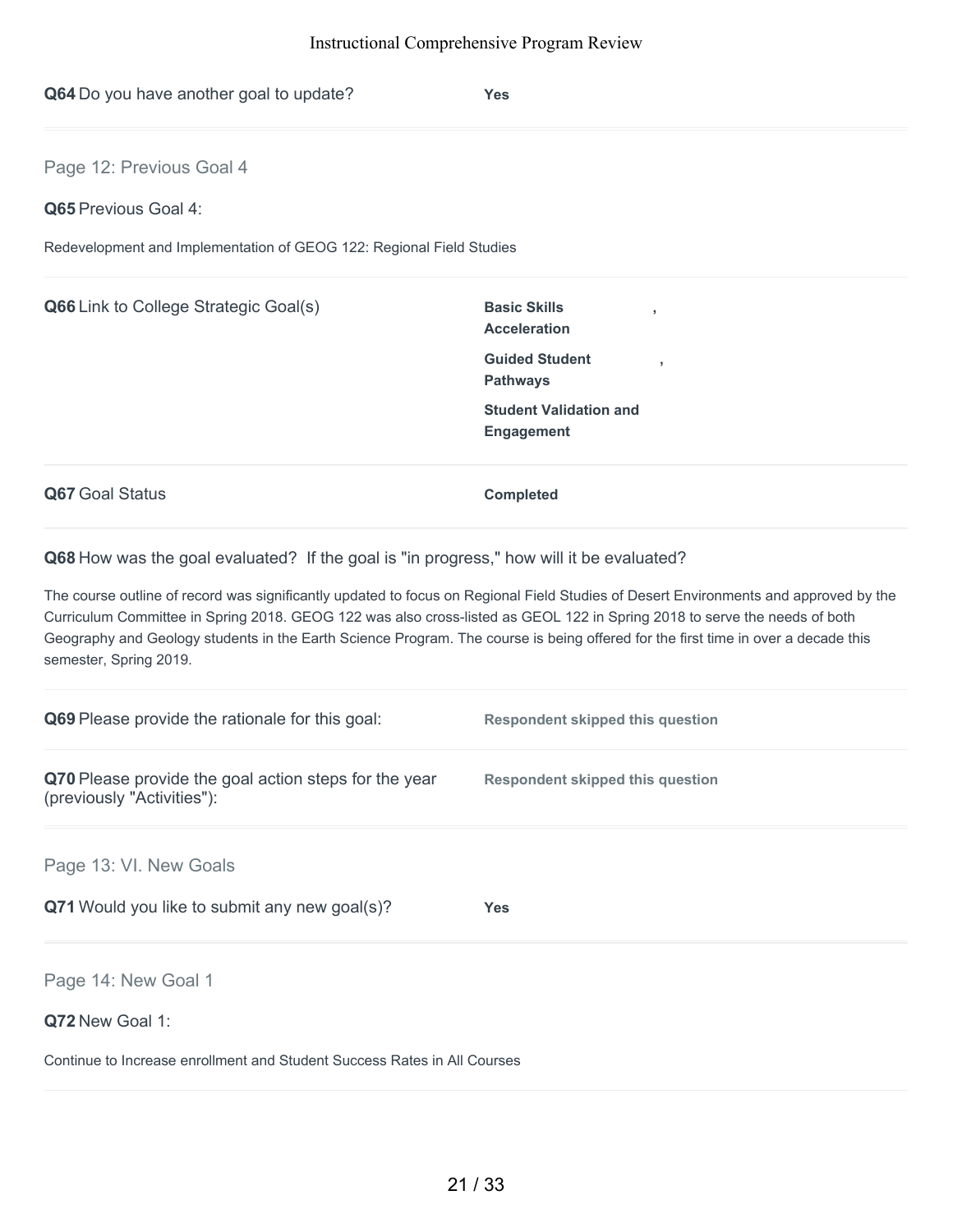**Q73** Link to College Strategic Goal **Basic Skills** 

**Acceleration Guided Student Pathways Student Validation and Engagement Organizational Health**

**,**

**,**

**,**

**Q74** Please provide the rationale for this goal:

Enrollment and student success is increasing in courses in the Earth Science Program after the redevelopment of the program, however, the goal is to continue to increase enrollment and to increase student success to an average of 70% in each discipline to keep the program on track to meet the College goal of 77% success in classes by 2024.

## **Q75** Please provide the goal action steps for the year (previously "Activities"):

Faculty members have been actively engaged in increasing enrollment in the discipline by developing new courses and curricula, by promoting the Earth Science Program at STEM events, New Student Success Days, the Got Plans College Fair, and distributing flyers around campus to promote enrollment in courses. Success rates in courses are continuously monitored through analysis of program data. Courses are and will continue to be updated to meet student needs and promote student success. Additional efforts will be made to promote student success in all student demographics by developing new methods to promote diversity in course offerings.

#### **Q76** How will the goal be evaluated?

Analysis of program data will occur on a continuous basis to assess short and long-term trends in enrollment, overall student success rates, and student success in different demographics.

| Q77 Do you have another new goal?    | <b>Yes</b>                                                 |
|--------------------------------------|------------------------------------------------------------|
| Page 15: New Goal 2                  |                                                            |
| Q78 New Goal 2:                      |                                                            |
| Develop an Earth Science Certificate |                                                            |
| Q79 Link to College Strategic Goal   | <b>Guided Student</b><br>$\overline{1}$<br><b>Pathways</b> |
|                                      | <b>Student Validation and</b><br>Engagement                |
|                                      |                                                            |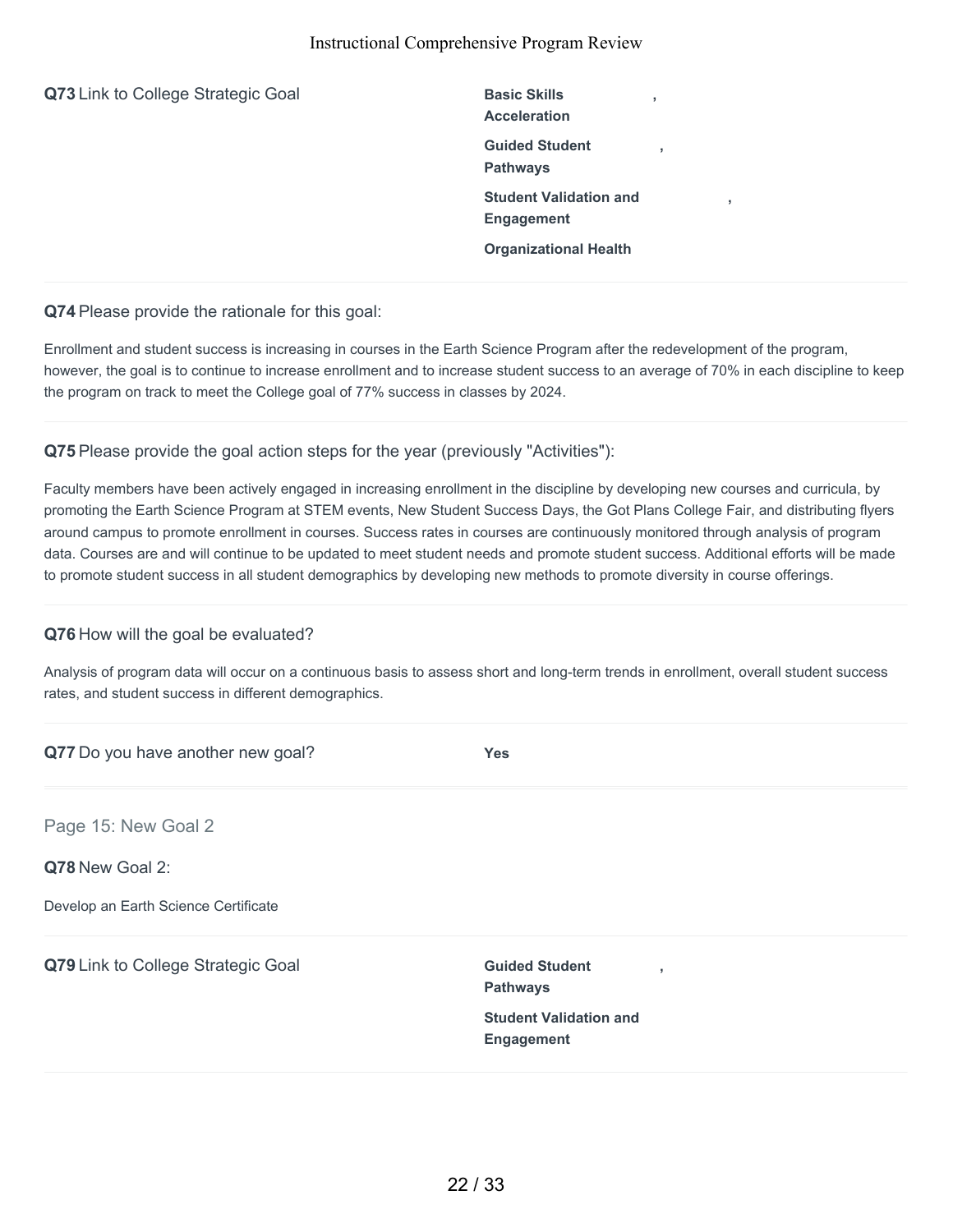## **Q80** Please provide the rationale for this goal:

Currently, there are not specific Geography, Geology or Oceanography Associate Transfer Degrees or an Earth Science Certificate, and thus students interested in the Earth Sciences must enroll in University Studies: Science and Mathematics (area D) when they would like to specialize in these disciplines. Developing an Earth Science Certificate will allow students to specialize in the field and will provide verification of the geoscience skill set and knowledge the students have gained by participating in the program. Substantiation of their knowledge, laboratory and field skills will help students find employment in entry level jobs in the Earth Science field. Geology students at Cuyamaca College have run into obstacles finding entry level jobs in their field while pursuing their studies due to a lack of experience and the ability to show verification of their skills. Developing a Certificate will help support student success and employment by providing substantiation of their skills and knowledge.

Grossmont College, which is within the same community college district, implemented the development of multiple geography-based certificates this fall with the same intent of promoting employment in the Earth Science fields, setting a precedent for the development of certificate programs in the Earth Science Program. Certificates will also provide a tangible goal for students and will provide a way to recognize student achievement and success in the Earth Science Program. This idea has been discussed and is supported by other full-time faculty members in the Science and Engineering Department.

Students who intend to complete the Earth Science Certificate and/or be Oceanography, Geology or Geography major will be encouraged to join the STEM Majors Cohort program supported by the HSI STEM Grant.

**Q81** Please provide the goal action steps for the year (previously "Activities"):

The development of an Earth Science Certificate will be investigated in the upcoming year with the goal of implementing the Certificate shortly thereafter. The Earth Science Certificate will be designed by determining the combination of courses required for completing the certificate. To accomplish the development of this certificate, certificates offered in other sciences and across the College will be analyzed to guide the development of the Earth Science certificate.

## **Q82** How will the goal be evaluated?

The first step of the plan is to investigate the implementation of a certificate. This portion of the plan will be evaluated by the completion and results of this investigation. The second part of the plan to implement an Earth Science Certificate, will be evaluated and determined successful when the Earth Science Certificate is approved by the Curriculum Committee and offered to students.

|  | Q83 Do you have another new goal? | <b>Yes</b> |
|--|-----------------------------------|------------|
|--|-----------------------------------|------------|

Page 16: New Goal 3

#### **Q84** New Goal 3:

Develop Two Additional Regional Field Studies Courses Focused on Mountain and Coastal Environments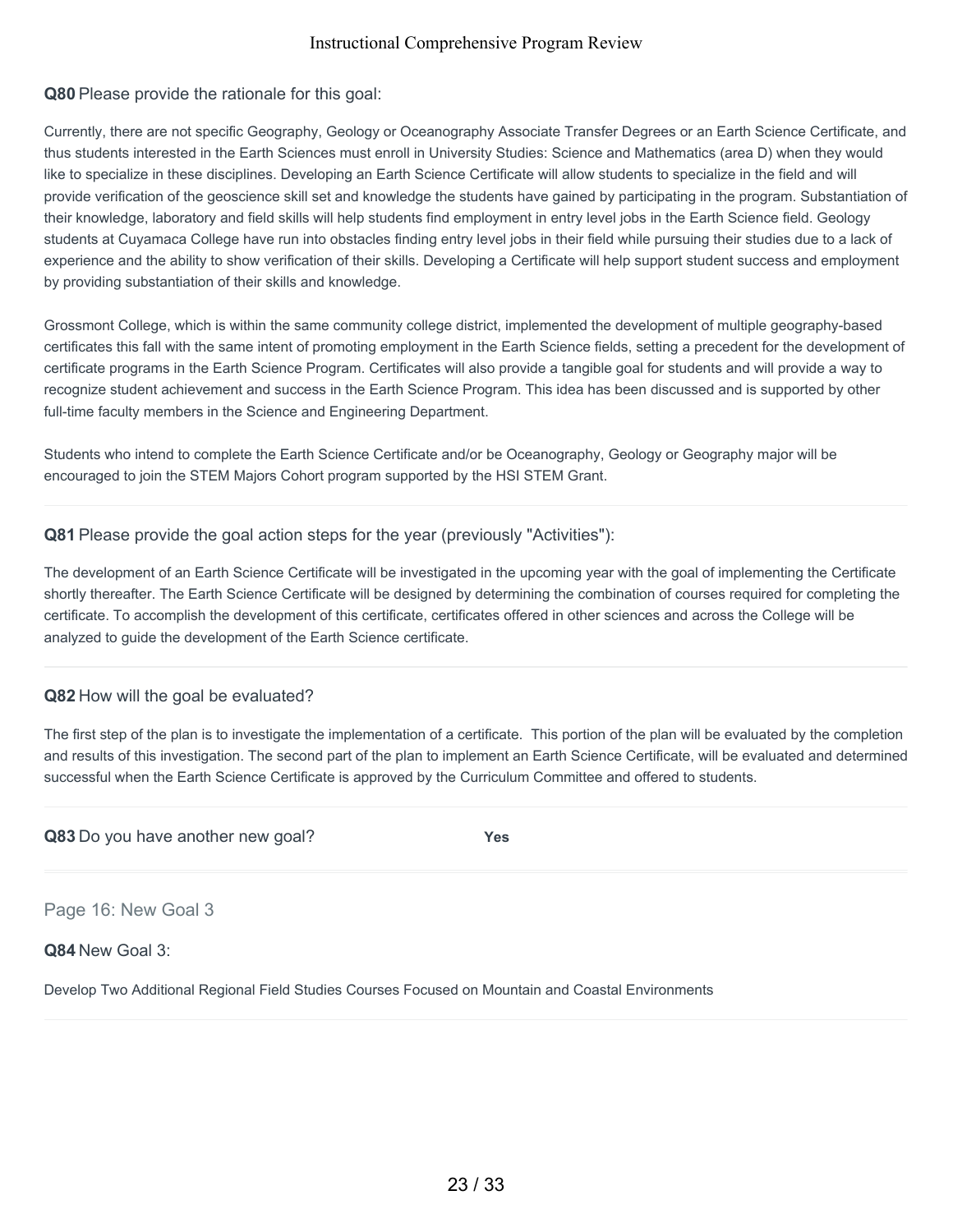| Q85 Link to College Strategic Goal | <b>Basic Skills</b><br><b>Acceleration</b>         |
|------------------------------------|----------------------------------------------------|
|                                    | <b>Guided Student</b><br><b>Pathways</b>           |
|                                    | <b>Student Validation and</b><br><b>Engagement</b> |

**Q86** Please provide the rationale for this goal:

Understanding how to apply what students learn in the classroom to the field environment is critical aspect of studying any of the Earth Sciences disciplines and field experiences increases student engagement and motivation in the disciplines. In the past when students could take a course more than once for credit, the GEOG 122 field course could be modified each semester to investigate a different region. This is no longer the case; therefore, each field course must have its own course number and course outline. GEOG/GEOL 122 was redesigned in Spring 2018 to focus on desert environments and the goal is to develop two additional field courses centered on mountain and coastal environments. This will give students comprehensive field experience in these three major environments.

**Q87** Please provide the goal action steps for the year (previously "Activities"):

Two new courses will be developed and will be cross-listed as both Geology and Geography courses. New course outlines will be written and submitted to the Curriculum Committee with the appropriate paperwork for approval. Once the courses are approved by the Curriculum Committee, the courses will be incorporated into Earth Science Program course offerings.

## **Q88** How will the goal be evaluated?

The approval of the new course outlines by the Curriculum Committee and the implementation of courses into course offerings will be evidence of success of this goal.

| Q89 Do you have another new goal?                                | <b>Yes</b>                                                 |
|------------------------------------------------------------------|------------------------------------------------------------|
| Page 17: New Goal 4                                              |                                                            |
| Q90 New Goal 4:                                                  |                                                            |
| Develop a Biological Oceanography/Marine Biology Transfer Degree |                                                            |
| Q91 Link to College Strategic Goal                               | <b>Guided Student</b><br>$\overline{1}$<br><b>Pathways</b> |
|                                                                  | <b>Student Validation and</b><br>,                         |

**Engagement**

**Organizational Health**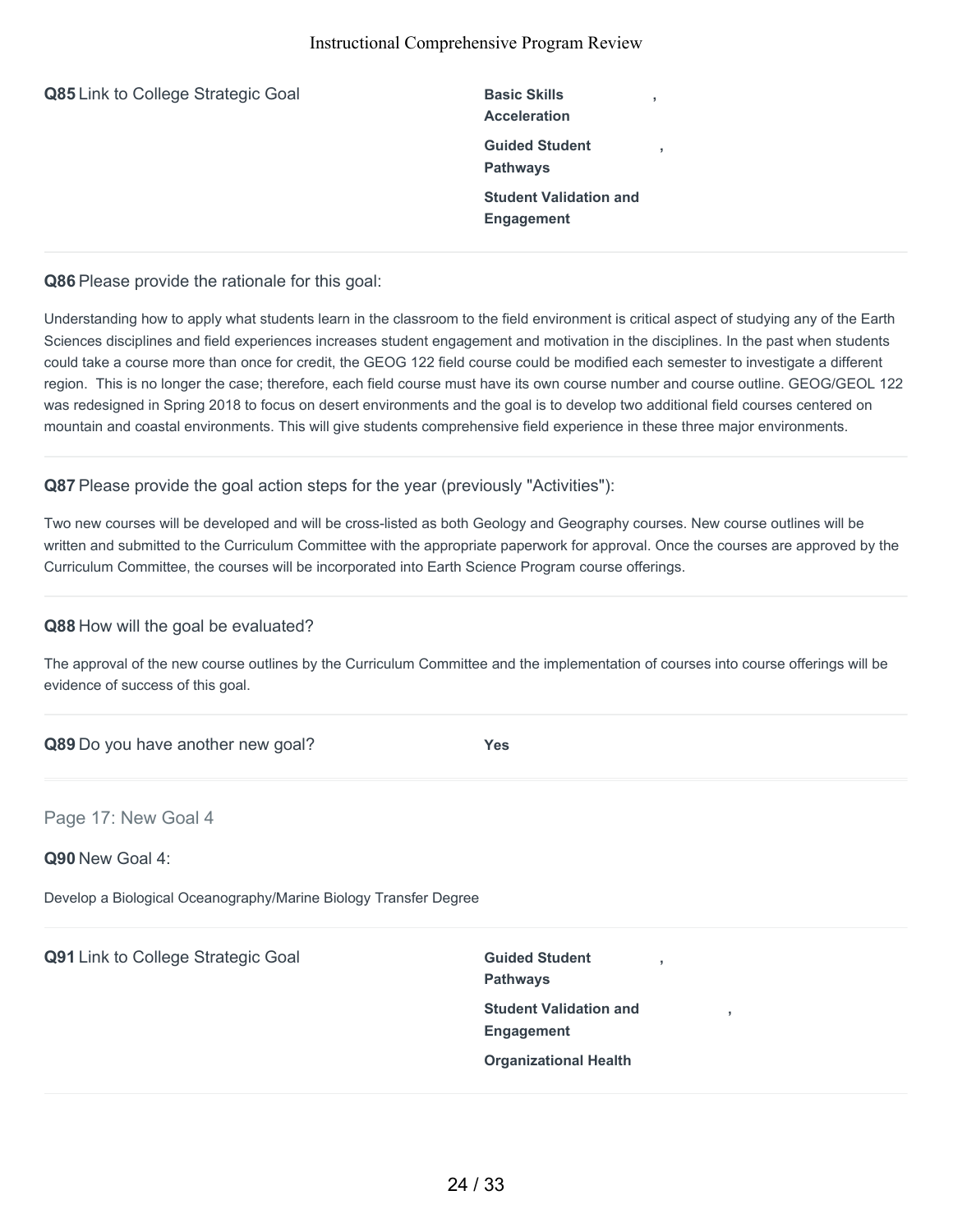**Q92** Please provide the rationale for this goal:

All courses needed to complete a Biological Oceanography/Marine Biology Transfer Degree are offered at Cuyamaca College with the exception of an undergraduate seminar course in oceanography. The lower division courses required for Marine Biology Degree at UC San Diego include Calculus I-III; General Chemistry I-III; Physics based Mechanics, Electricity and Magnetism, Wave, Optics and Modern Physics; General Biology, Cellular Biology, and Organismic and Evolutionary Biology. These classes are offered at Cuyamaca College as MATH 180, 280, and 281; CHEM 141 and 142; PHYC 131, 190, 200, and 210; BIO 130, 230, and 240. Due to the proximity of UC San Diego, student would have the option of taking in the undergraduate oceanography seminar at UC San Diego while enrolled at Cuyamaca College or taking the course after transferring into the program.

Developing this degree pathway will also support the HSI STEM Grant that the Science and Engineering Department received in 2016. Students who intend to major in Biological Oceanography/Marine Biology will be encouraged to join the STEM Majors Cohort. The STEM Major Cohort program promotes equity by creating a support system and fostering the development of science skill sets to increase student success in courses and completion of degrees. The lead Earth Science faculty member is already involved in promoting the STEM Major Cohort at New Student Success Day Events, the Got Plans College Fair, and organized and facilitated a field trip for the STEM Major Cohort to La Jolla Biologics (a biotech firm) during Summer 2017. She is also currently co-teaching the SCI-100 course, Success in STEM, which has been developed for the STEM Major Cohort to promote student success and equity.

**Q93** Please provide the goal action steps for the year (previously "Activities"):

This year we will investigate that the courses at Cuyamaca College do in fact serve as an equivalent course to the courses students are required to take at UC San Diego. Once this is confirmed, a degree pathway will be developed and sent to the Curriculum Committee for approval.

## **Q94** How will the goal be evaluated?

The first step is to evaluate if it is possible to implement this transfer degree pathway. The second step is to evaluate if the transfer degree has been implemented. Approval from the Curriculum Committee to implement the degree and subsequent implementation will determine if the goal is successful.

| Q95 Do you have another new goal?                                             | <b>Yes</b> |
|-------------------------------------------------------------------------------|------------|
| Page 18: Resources Needed to Fully Achieve Goal(s)                            |            |
| Q96 Is the program requesting resources this year to<br>achieve this goal?    | <b>Yes</b> |
| Page 19: VII. Faculty Resource Needs                                          |            |
| Q97 Are you requesting one or more faculty positions to<br>achieve this goal? | <b>No</b>  |
|                                                                               |            |

Page 20: Faculty Position Request(s)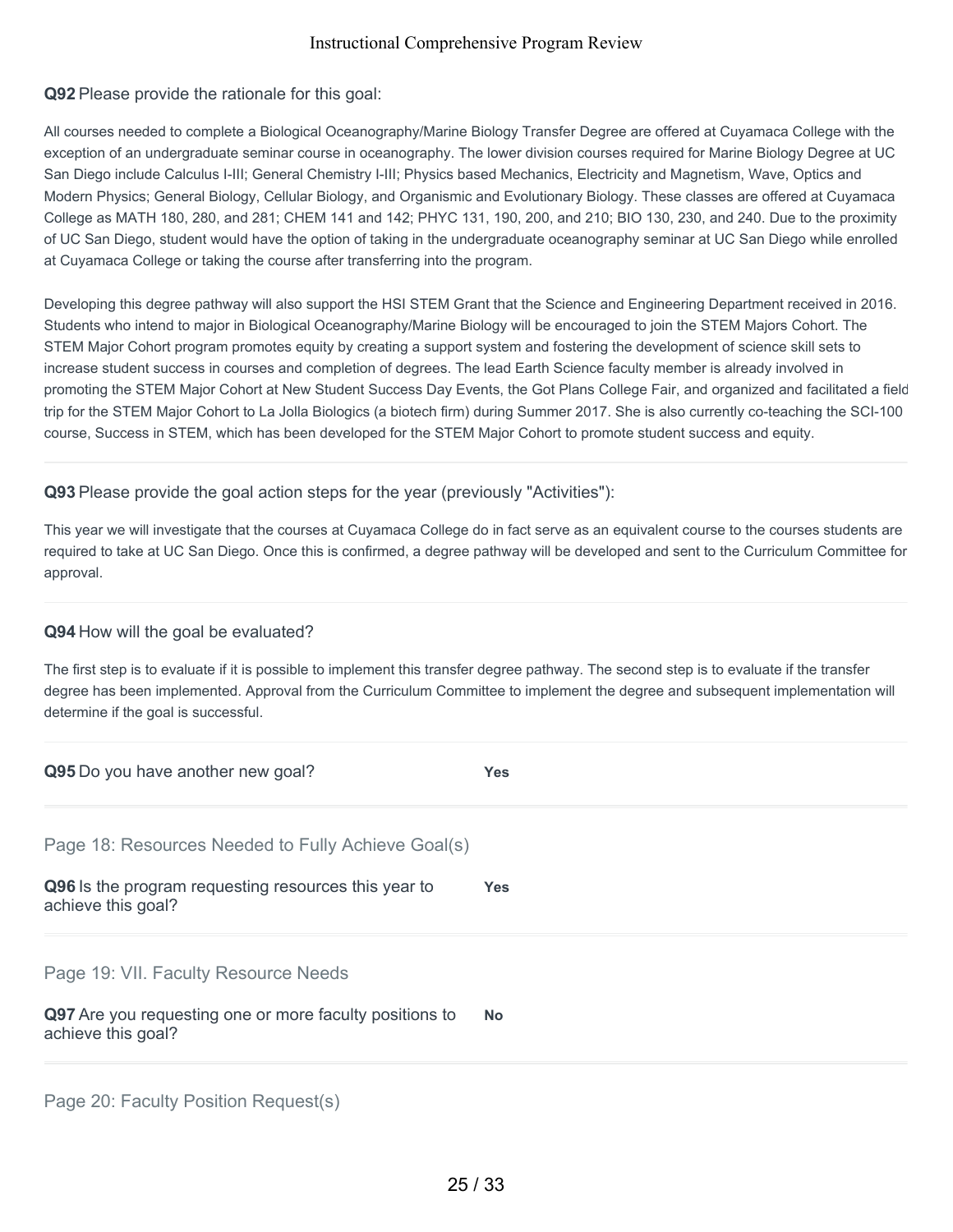| Q98 Please remember to complete the Faculty Position<br>Request Form (accessible here, under Staffing Request<br>Information) for this position that you are requesting and<br>upload it using the button below. The Faculty Position<br>Request Form (In Word) can be located here (under<br>Staffing Request Information). Brief Description of the<br><b>Position Requested:</b>                                             | <b>Respondent skipped this question</b> |
|---------------------------------------------------------------------------------------------------------------------------------------------------------------------------------------------------------------------------------------------------------------------------------------------------------------------------------------------------------------------------------------------------------------------------------|-----------------------------------------|
| Q99 Faculty Position Request 1 - Related Program<br>Goal(s):                                                                                                                                                                                                                                                                                                                                                                    | <b>Respondent skipped this question</b> |
| Q100 Faculty Position Request Upload 1: Please upload<br>the completed faculty request form using the button<br>below. You can access the Word version of the Faculty<br>Position Request Form here (under Staffing Request<br>Information).                                                                                                                                                                                    | <b>Respondent skipped this question</b> |
| Q101 Faculty Position Request 2 (if applicable): Please<br>remember to complete the Faculty Position Request<br>Form (accessible here, under Staffing Request<br>Information) for this position that you are requesting and<br>upload it using the button below. The Faculty Position<br>Request Form (In Word) can be located here (under<br>Staffing Request Information). Brief Description of<br><b>Position Requested:</b> | <b>Respondent skipped this question</b> |
| Q102 Faculty Position Request 2 - Related Program<br>Goal(s):                                                                                                                                                                                                                                                                                                                                                                   | <b>Respondent skipped this question</b> |
| Q103 Faculty Position Request Upload 2: Please upload<br>the completed faculty request form button below. You<br>can access the Word version of the Faculty Position<br>Request Form here (under Staffing Request<br>Information).                                                                                                                                                                                              | <b>Respondent skipped this question</b> |
| Page 21: VIII. Classified Staff Resource Needs<br>Q104 Are you requesting one or more classified positions Yes<br>to achieve this goal?                                                                                                                                                                                                                                                                                         |                                         |

Page 22: Classified Staff Position Request(s)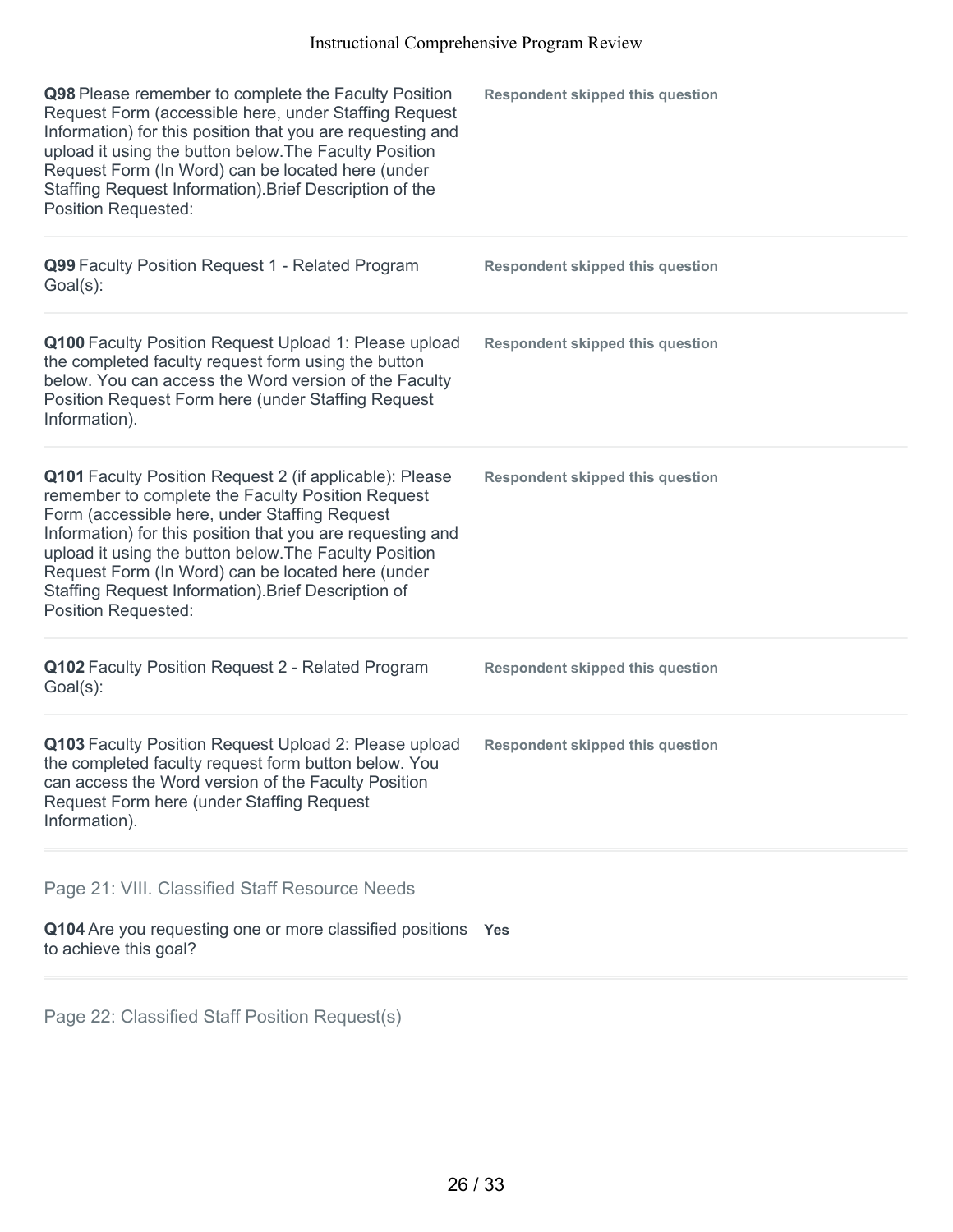**Q105** Classified Staff Position Request 1: Please remember to complete the Classified Staff Position Request Form (accessible here, under Staffing Request Information) for this position you are requesting.Brief Description of Position Requested:

We request a Science Lab Technician III CL-36 position to cover the first shift. Currently, Earth Science, Physics, and Engineering share one technician who works the second shift and covers 22 labs and 29 lecture sections across six disciplines supporting over 830 students and 15-20 faculty members. Lack of a first shift technician to support daytime labs disproportionately hurts disadvantaged students. This request is being jointly made with Physics and additional documentation has been submitted with the Physics Annual Update.

## **Q106** Classified Staff Position 1 Related Program Goal(s):

Stabilize the Earth Science Disciplines (Previous Goal #1), Develop and Implement TMC for Geography & GIS Course (Previous Goal #3), Continue to Increase Enrollment and Student Success Rats in All Courses (New Goal #1), Develop an Earth Science Certificate (New Goal #2), Develop Two Additional Regional Field Studies Course Focused on Mountain and Coastal Environments (New Goal #3), Develop a Biological Oceanography/Marine Biology Transfer Degree (New Goal #4)

**Q107** Classified Staff Position Request Upload 1: Please upload a completed Classified Position Request Form using the button below. You can access the Word version of the Classified Position Request Form here (under Staffing Request Information).

#### **2018-19 Classified Position Request Form.docx(408.9KB)**

| Q108 Classified Staff Position Request 2: Please<br>remember to complete the Classified Staff Position<br>Request Form (accessible here, under Staffing Request<br>Information) for each position you are requesting. Brief<br>Description of Position Requested:         | Respondent skipped this question        |
|---------------------------------------------------------------------------------------------------------------------------------------------------------------------------------------------------------------------------------------------------------------------------|-----------------------------------------|
| Q109 Classified Staff Position 2 Related Program<br>$Goal(s)$ :                                                                                                                                                                                                           | <b>Respondent skipped this question</b> |
| <b>Q110</b> Classified Staff Position Request Upload 2: Please<br>upload a completed Classified Position Request Form<br>using the button below. You can access the Word<br>version of the Classified Position Request Form<br>here (under Staffing Request Information). | Respondent skipped this question        |
| Page 23: IX. Technology Resource Needs                                                                                                                                                                                                                                    |                                         |
| Q111 Are you requesting technology resources to<br>achieve this goal?                                                                                                                                                                                                     | <b>Yes</b>                              |
|                                                                                                                                                                                                                                                                           |                                         |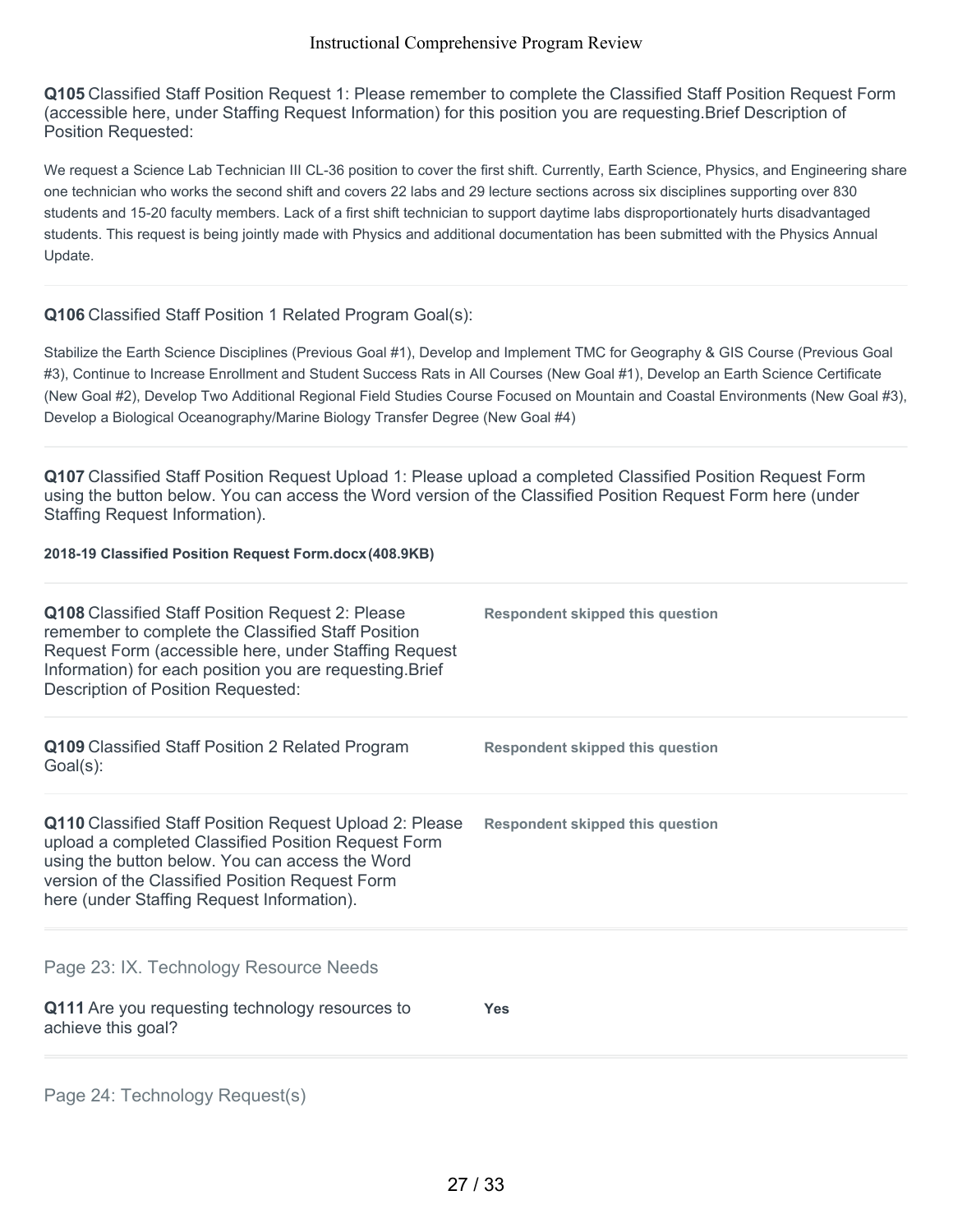**Q112** Technology Request 1: Please remember to complete a Technology Request Form for each request. You can access the online Technology Request Form here: Technology Request Form.

| Description:                                                                                                                                                                                 | Instructor laptop for the Earth Science classroom. The<br>instructor laptop has not been working for two years and<br>a student laptop is currently being used in place of an<br>instructor laptop. |
|----------------------------------------------------------------------------------------------------------------------------------------------------------------------------------------------|-----------------------------------------------------------------------------------------------------------------------------------------------------------------------------------------------------|
| One time or On-going                                                                                                                                                                         | One time                                                                                                                                                                                            |
| Amount Requested \$                                                                                                                                                                          | 924.04                                                                                                                                                                                              |
| Related Program Review Goal:                                                                                                                                                                 | <b>Continue to Increase Enrollment and Student Success</b><br>Rates (New Goal #1), Stabilize the Earth Science<br><b>Disciplines (Previous Goal #1)</b>                                             |
| Q113 Technology Request 2: Please remember to<br>complete a Technology Request Form for each request.<br>You can access the online Technology Request Form<br>here: Technology Request Form. | <b>Respondent skipped this question</b>                                                                                                                                                             |
| Page 25: X. Perkins and Strong Workforce Resource Needs                                                                                                                                      |                                                                                                                                                                                                     |
| Q114 Are you requesting Perkins and/or Strong<br>Workforce resources to achieve this goal?                                                                                                   | <b>No</b>                                                                                                                                                                                           |
| Page 26: Perkins Request and Strong Workforce                                                                                                                                                |                                                                                                                                                                                                     |
| Q115 Perkins Request and Strong Workforce 1: Please<br>remember to complete the Perkins Request Form and<br>submit it via the annual Perkins/Strong Workforce<br>request process/cycle.      | <b>Respondent skipped this question</b>                                                                                                                                                             |
| Q116 Perkins Request and Strong Workforce 2: Please<br>remember to complete the Perkins Request Form and<br>submit it via the annual Perkins/Strong Workforce<br>request process/cycle.      | <b>Respondent skipped this question</b>                                                                                                                                                             |
| Page 27: XI. Supplies/Equipment Resource Needs                                                                                                                                               |                                                                                                                                                                                                     |
| Q117 Are you requesting supplies and/or equipment<br>resources to achieve this goal?                                                                                                         | <b>No</b>                                                                                                                                                                                           |
|                                                                                                                                                                                              |                                                                                                                                                                                                     |

Page 28: Supplies/Equipment Request(s)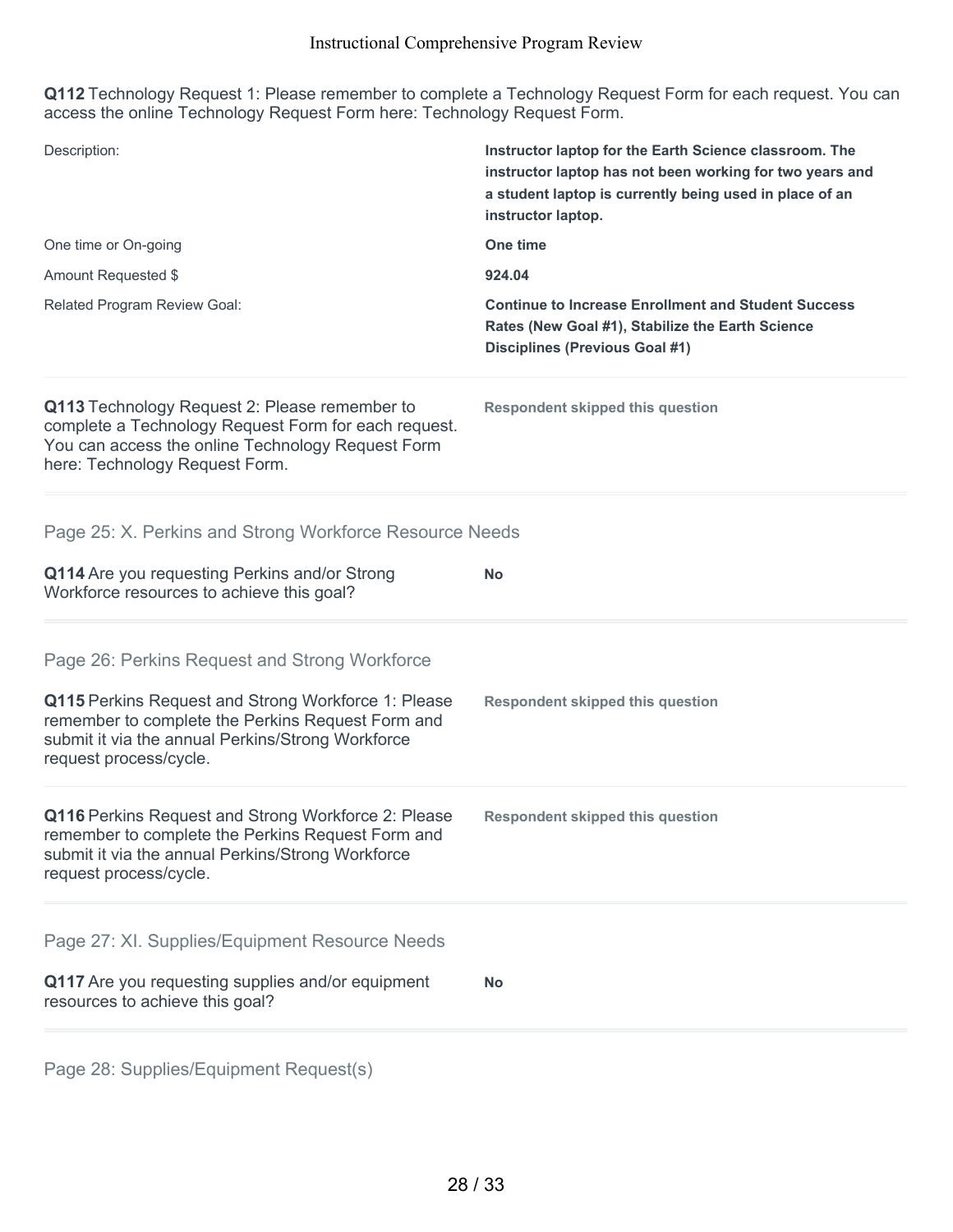| Q118 Supplies/Equipment Request 1: In the boxes below<br>please provide information on your request.<br>Supplies/Equipment requests will be considered on a<br>one-time funding basis. | <b>Respondent skipped this question</b> |
|----------------------------------------------------------------------------------------------------------------------------------------------------------------------------------------|-----------------------------------------|
| Q119 Supplies/Equipment Documentation 1: Please<br>upload any supplies/equipment quotes or additional<br>documentation for this request.                                               | <b>Respondent skipped this question</b> |
| Q120 Supplies/Equipment Request 2: In the boxes below<br>please provide information on your request.<br>Supplies/Equipment requests will be considered on a<br>one-time funding basis. | <b>Respondent skipped this question</b> |
| Q121 Supplies/Equipment Documentation 2: Please<br>upload any supplies/equipment quotes or additional<br>documentation for this request.                                               | <b>Respondent skipped this question</b> |
| Page 29: XII. Facilities Resource Needs<br>Q122 Are you requesting facilities resources to achieve<br>this goal?                                                                       | <b>Yes</b>                              |

## Page 30: Facilities Request

**Q123** Facilities Request 1: Please provide the information below and remember to complete the online Facilities Request Form, accessible here: Facilities Request Form

| Description:                                                                                                                                                                          | Replacement of the old chalk board in the Earth Science<br>classroom (H-224) with a white board                                                                                                                                                                                    |
|---------------------------------------------------------------------------------------------------------------------------------------------------------------------------------------|------------------------------------------------------------------------------------------------------------------------------------------------------------------------------------------------------------------------------------------------------------------------------------|
| Amount Requested \$:                                                                                                                                                                  | 3000                                                                                                                                                                                                                                                                               |
| Related Program Review Goal(s)                                                                                                                                                        | Increase Enrollment and Student Success Rates in All<br>Courses (New Goal #1), Develop Two Additional<br><b>Regional Field Studies Courses Focused on Mountain</b><br>and Coastal Environments (New Goal #4), Stabilize the<br><b>Earth Science Disciplines (Previous Goal #1)</b> |
| Q124 Facilities Request 2: Please provide the<br>information below and remember to complete the online<br>Facilities Request Form, accessible here: Facilities<br><b>Request Form</b> | Respondent skipped this question                                                                                                                                                                                                                                                   |

Page 31: XIII. Professional Development Resource Needs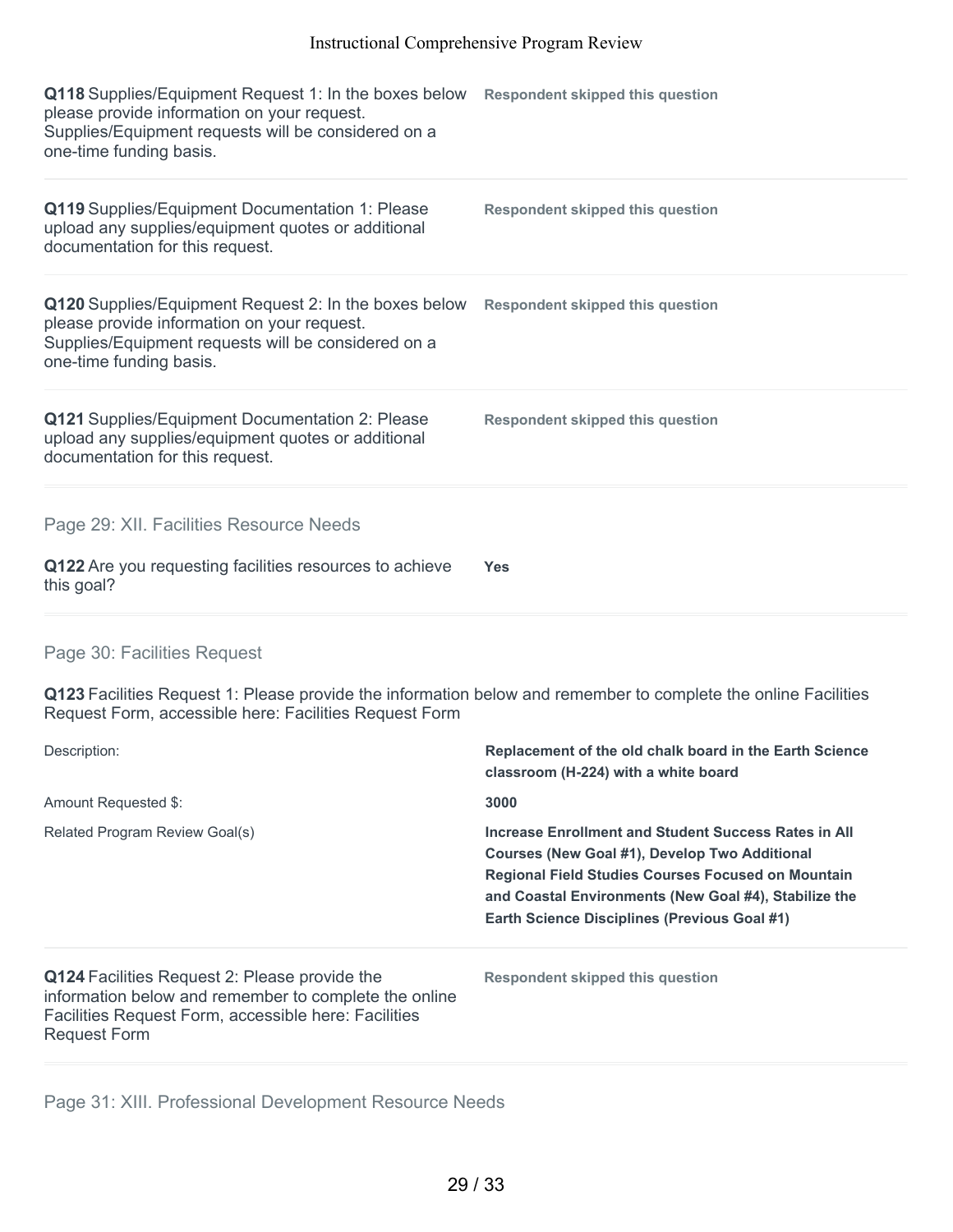| Q125 Are you requesting professional        |
|---------------------------------------------|
| development resources to achieve this goal? |

**Yes**

## Page 32: Professional Development Request

**Q126** Professional Development Request 1: Please provide the information identified below and follow the process for requesting professional development funds, outlined here.

| Description:                                                                                                                                                                           | Funding for the full-time faculty member to attend the<br><b>Earth Educators Rendezvous</b>                                                                                                                                                                                                                                                                                                                                                                                                                 |  |
|----------------------------------------------------------------------------------------------------------------------------------------------------------------------------------------|-------------------------------------------------------------------------------------------------------------------------------------------------------------------------------------------------------------------------------------------------------------------------------------------------------------------------------------------------------------------------------------------------------------------------------------------------------------------------------------------------------------|--|
| Amount Requested \$:                                                                                                                                                                   | 1500                                                                                                                                                                                                                                                                                                                                                                                                                                                                                                        |  |
| Related Program Review Goal(s):                                                                                                                                                        | Increase Enrollment and Student Success Rates in All<br>Courses (New Goal #1), Develop an Earth Science<br>Certificate (New Goal #2), Develop Two Additional<br><b>Regional Field Studies Courses Focused on Mountain</b><br>and Coastal Environments (New Goal #3), Develop a<br><b>Biological Oceanography/Marine Biology Transfer</b><br>Degree (New Goal #4), Stabilize the Earth Science<br>Disciplines (Previous Goal #1), Develop and Implement<br>TMC for Geography & GIS Course (Previous Goal #3) |  |
| Q127 Professional Development Request 2: Please<br>provide the information identified below and follow the<br>process for requesting professional development funds,<br>outlined here. | <b>Respondent skipped this question</b>                                                                                                                                                                                                                                                                                                                                                                                                                                                                     |  |
| Page 33: XIV. Other Resource Needs                                                                                                                                                     |                                                                                                                                                                                                                                                                                                                                                                                                                                                                                                             |  |
| $\bigcap$ 420 Are veu requesting any other resources to sobjeys $V_{\text{eq}}$                                                                                                        |                                                                                                                                                                                                                                                                                                                                                                                                                                                                                                             |  |

**Q128** Are you requesting any other resources to achieve this goal? **Yes**

Page 34: Other Resource Request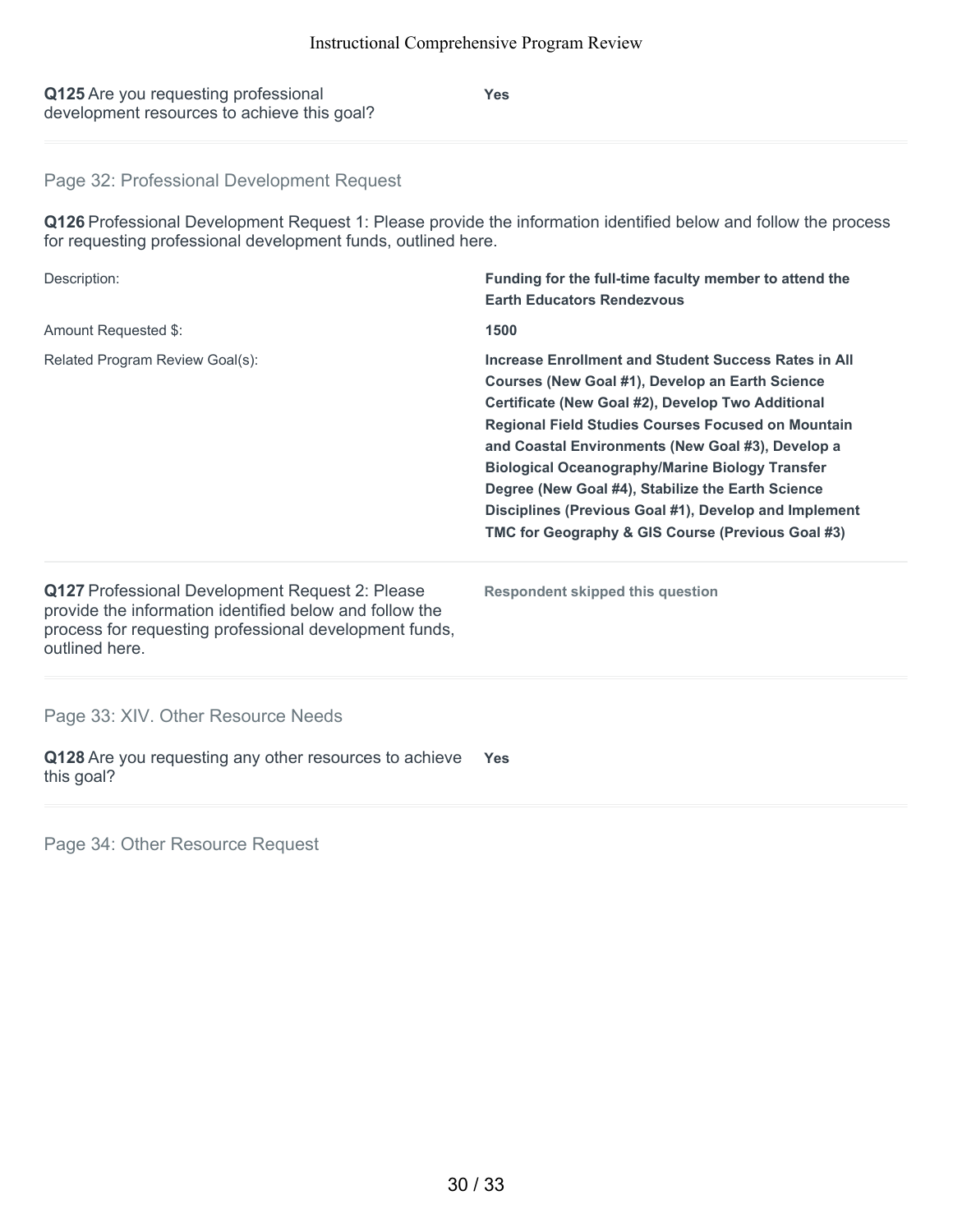**Q129** Other Resource Request 1: Other resource requests will be considered on a one-time funding basis. Please fill in the information below.

Amount Requested \$: **1600**

Description: **Increases of \$1,000 to the Geology budget and \$600 to the Geography budget are needed to support the goal of stabilizing the Earth Science Program, maintain the courses that are currently in place, and support continuous the development of new courses and curriculum. Drastic budget cuts were made when the discipline did not have a full-time faculty member, and thus we need to recover some of the funds to help purchase new equipment for each discipline. Currently, Geology has a budget of \$500 and the Geography budget is \$900. New geology labs were developed Spring 2018 and due to reduced funding not all lab materials needed could be purchased during the 2017- 2018 academic year. The Geology budget for the current academic year has been largely utilized to support the development of labs last year. The Geography lab course will be redeveloped in Fall 2019 and funding needs to be in place to support the implantation of new experiments and exercises that promote active learning in the lab. These additions will provide an annual budget of \$1,500 for each discipline.**

Related Program Review Goal(s): **Stabilizing the Earth Science Disciplines (Previous Goal #1), Develop and Implement TMC for Geography & GIS Course (Previous Goal #3), Continue to Increase Enrollment and Success in All Earth Science Courses (New Goal #1), Develop an Earth Science Certificate (New Goal #2)**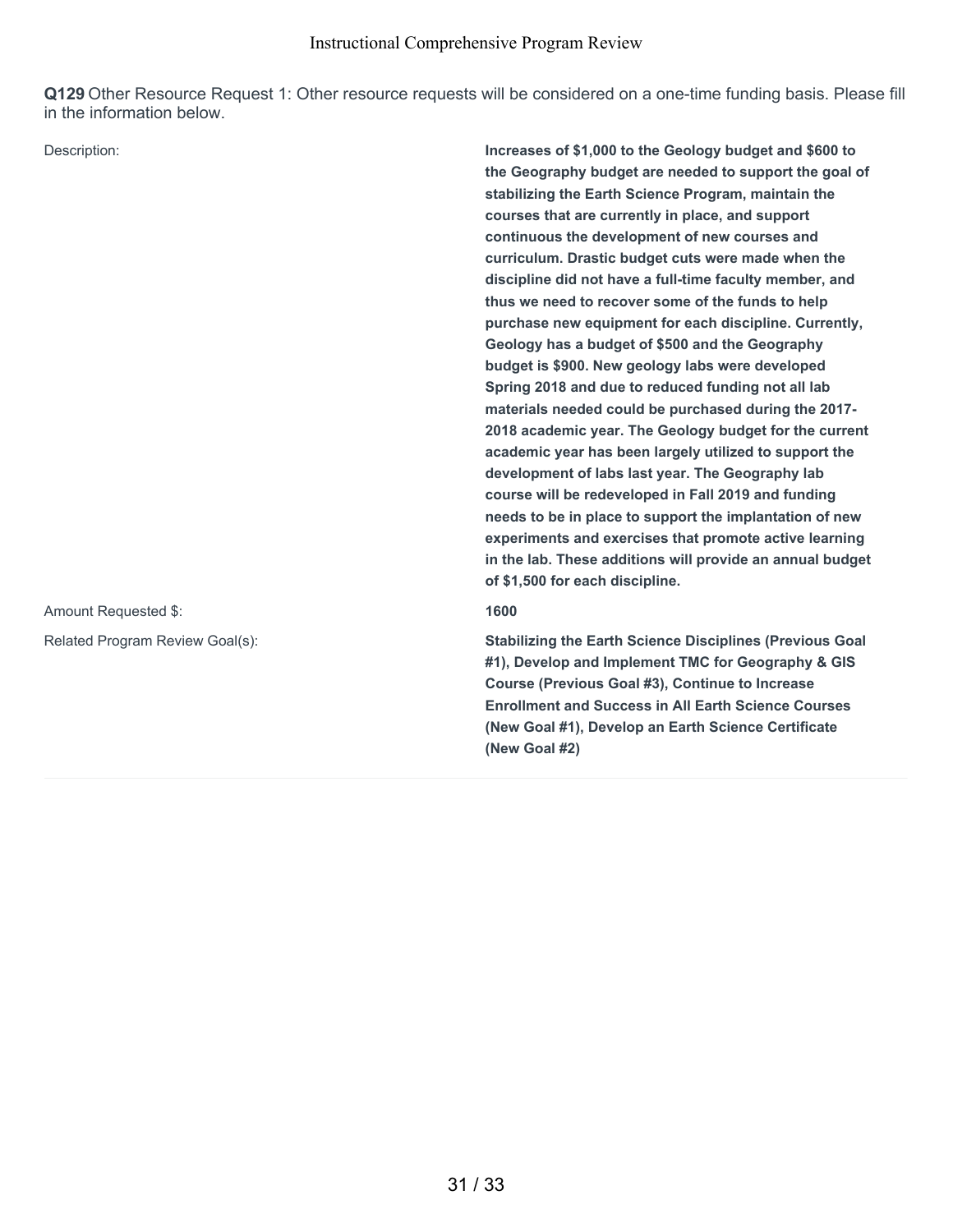**Q130** Other Resource Request 2: Other resource requests will be considered on a one-time funding basis. Please fill in the information below.

| Description:                    | Additional funds are needed to support the GEOG/GEOL<br><b>122 Regional Field Studies of Desert Environments</b><br>course and the two new field courses that are currently<br>being developed. This course centers around two field<br>trips, a local one-day field trip and a multi-day field trip<br>farther afield. To provide transportation for the students<br>and pay for campsites and park entrance fees additional<br>funding from the College is necessary. Approximately<br>\$800 is needed to rent two suburban vehicles for the<br>field trips (3-4 days), \$100 for campsites, and \$100 for<br>park entrance fees. |
|---------------------------------|-------------------------------------------------------------------------------------------------------------------------------------------------------------------------------------------------------------------------------------------------------------------------------------------------------------------------------------------------------------------------------------------------------------------------------------------------------------------------------------------------------------------------------------------------------------------------------------------------------------------------------------|
| Amount Requested \$             | 1000                                                                                                                                                                                                                                                                                                                                                                                                                                                                                                                                                                                                                                |
| Related Program Review Goal(s): | <b>Develop Two Additional Regional Field Studies Courses</b><br><b>Focused on Mountain and Coastal Environments (New</b><br><b>Goal #3)</b>                                                                                                                                                                                                                                                                                                                                                                                                                                                                                         |

Page 35: Executive Summary